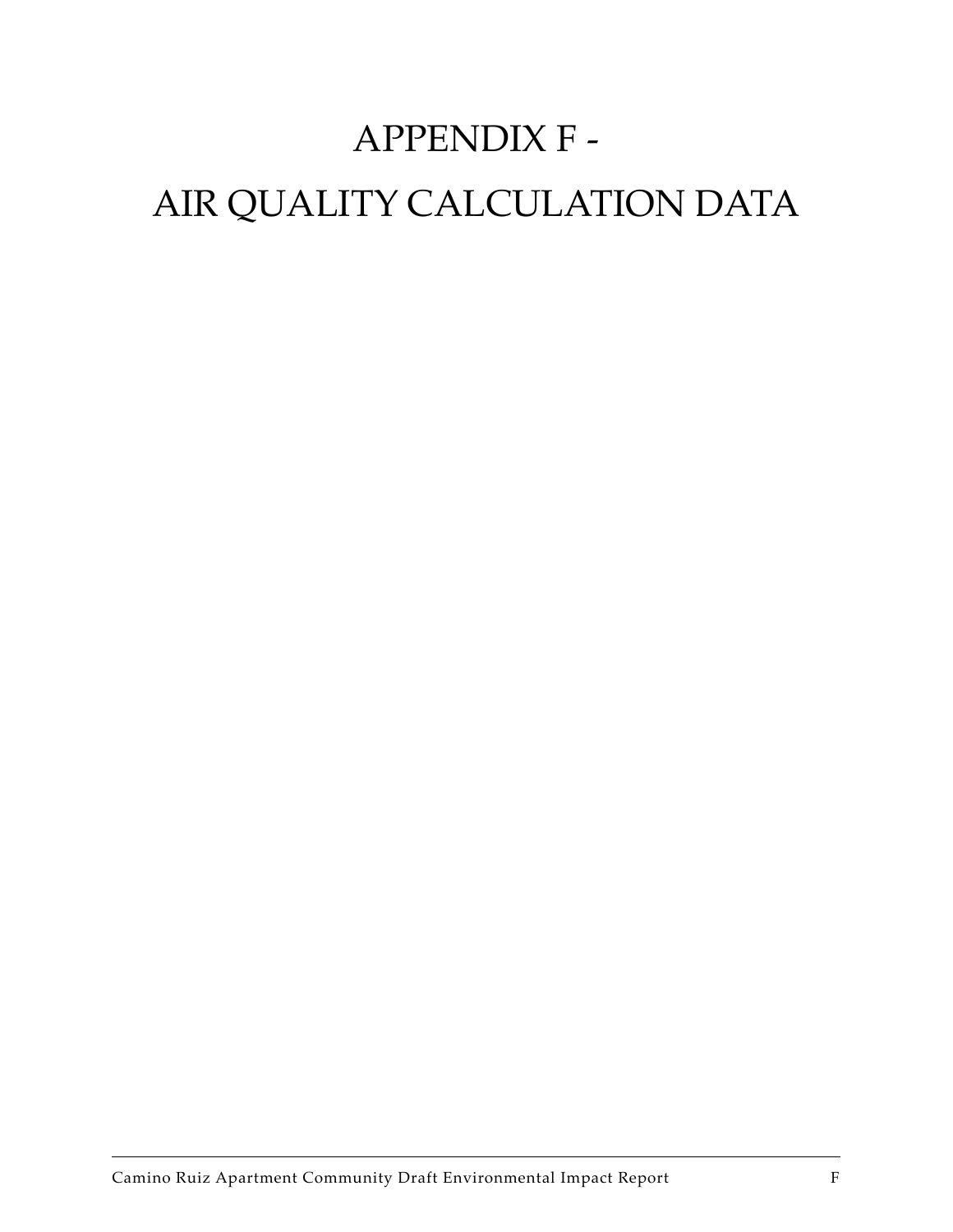#### **Camino Ruiz Apartment Community**

**Ventura County, Summer**

#### **1.0 Project Characteristics**

#### **1.1 Land Usage**

| Land Uses                  | Size   | <b>Metric</b> | Lot Acreage | Floor Surface Area | Population             |
|----------------------------|--------|---------------|-------------|--------------------|------------------------|
| <b>Apartments Mid Rise</b> | 386.00 | Dwelling Unit | 9.1C        | 386,000.00         | 965<br>--------------- |
| Parking Lot                | 546.00 | Space         | 4.90        | 218,400.00         |                        |

#### **1.2 Other Project Characteristics**

| <b>Urbanization</b>               | Urban                      | Wind Speed (m/s)                  | 2.6   | <b>Precipitation Freg (Days)</b>        | 31    |
|-----------------------------------|----------------------------|-----------------------------------|-------|-----------------------------------------|-------|
| <b>Climate Zone</b>               | 8                          |                                   |       | <b>Operational Year</b>                 | 2024  |
| <b>Utility Company</b>            | Southern California Edison |                                   |       |                                         |       |
| <b>CO2 Intensity</b><br>(lb/MWhr) | 702.44                     | <b>CH4 Intensity</b><br>(lb/MWhr) | 0.029 | N <sub>2</sub> O Intensity<br>(lb/MWhr) | 0.006 |

#### **1.3 User Entered Comments & Non-Default Data**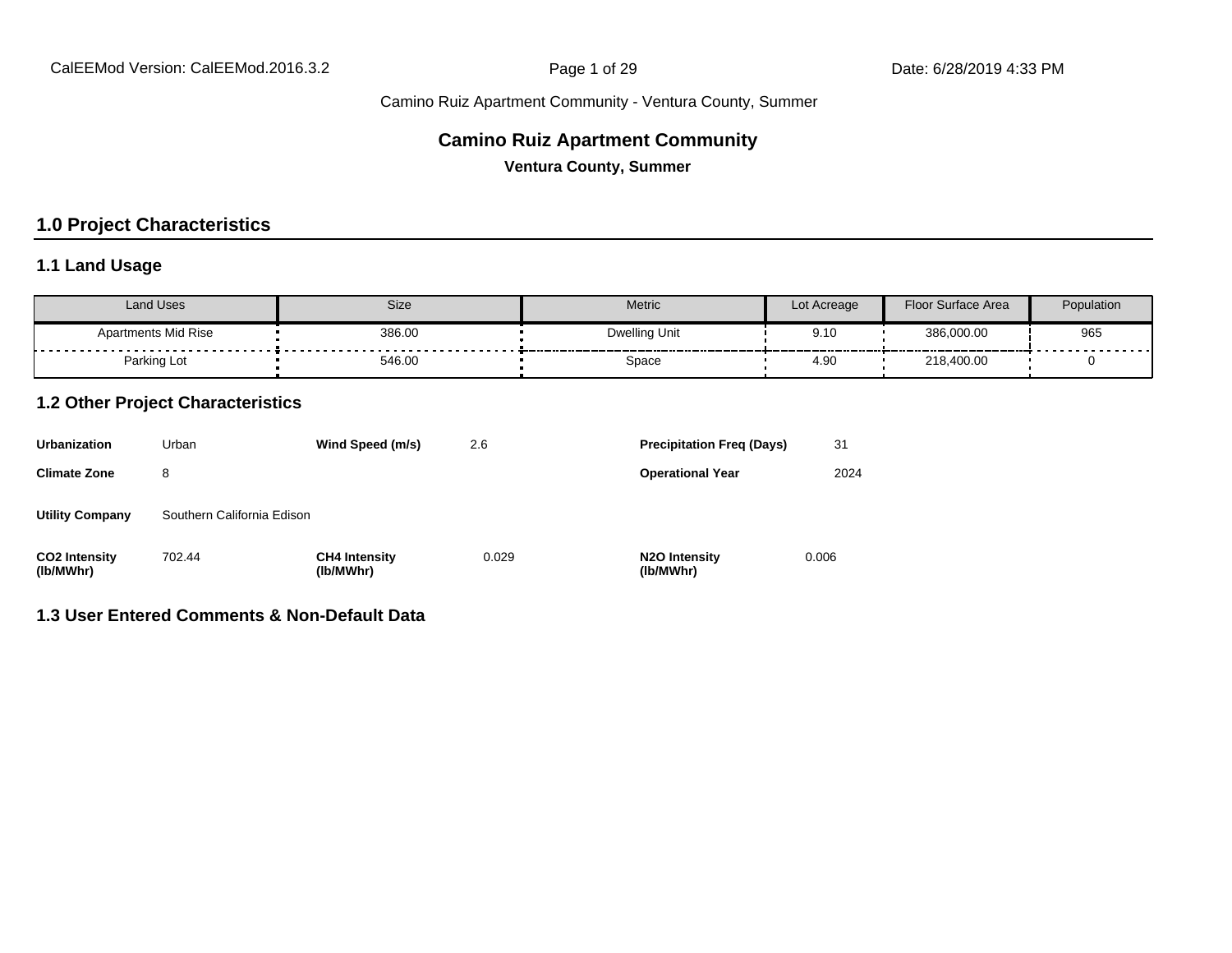CalEEMod Version: CalEEMod.2016.3.2 **Page 2 of 29 Date: 6/28/2019 4:33 PM** 

#### Camino Ruiz Apartment Community - Ventura County, Summer

Project Characteristics -

Land Use - Project site lot area is approximately 14 acres. Population is estimated to be 965 persons based on a City average of 2.5 persons per apartment unit.

Construction Phase - Default dates changed to reflect anticipated construction schedule.

Vehicle Trips - Default trip generation rates changed to be consistent with project traffic report.

Energy Mitigation - Assumes a minimum building energy efficiency of 15% per CalGreen Code requirements.

Water Mitigation - Assumes indoor water use reduction features per CalGreen Code requirements.

Waste Mitigation - Assumes a minimum 79% reduction in solid waste per current City efforts.

Off-road Equipment - Default number of excavators reduced from 2 to 1 based on extended grading schedule and minimal excavation. Default grader deleted due to scraper use at the site.

Off-road Equipment - X.

Off-road Equipment -

Off-road Equipment - Default number of air compressors increased from 1 to 2.

Grading -

Construction Off-road Equipment Mitigation - Engine Tier 3 is evaluated as mitigation for grading phase equipment.

| <b>Table Name</b>       | <b>Column Name</b>         | Default Value | <b>New Value</b>  |
|-------------------------|----------------------------|---------------|-------------------|
| tblConstEquipMitigation | NumberOfEquipmentMitigated | 0.00          | 1.00              |
| tblConstEquipMitigation | NumberOfEquipmentMitigated | 0.00          | 1.00              |
| tblConstEquipMitigation | NumberOfEquipmentMitigated | 0.00          | 2.00              |
| tblConstEquipMitigation | NumberOfEquipmentMitigated | 0.00          | 5.00              |
| tblConstEquipMitigation | Tier                       | No Change     | Tier 3            |
| tblConstEquipMitigation | Tier                       | No Change     | Tier 3            |
| tblConstEquipMitigation | Tier                       | No Change     | Tier 3            |
| tblConstEquipMitigation | Tier                       | No Change     | Tier <sub>3</sub> |
| tblConstEquipMitigation | Tier                       | No Change     | Tier 3            |
| tblConstructionPhase    | <b>NumDays</b>             | 20.00         | 468.00            |
| tblConstructionPhase    | <b>NumDays</b>             | 20.00         | 50.00             |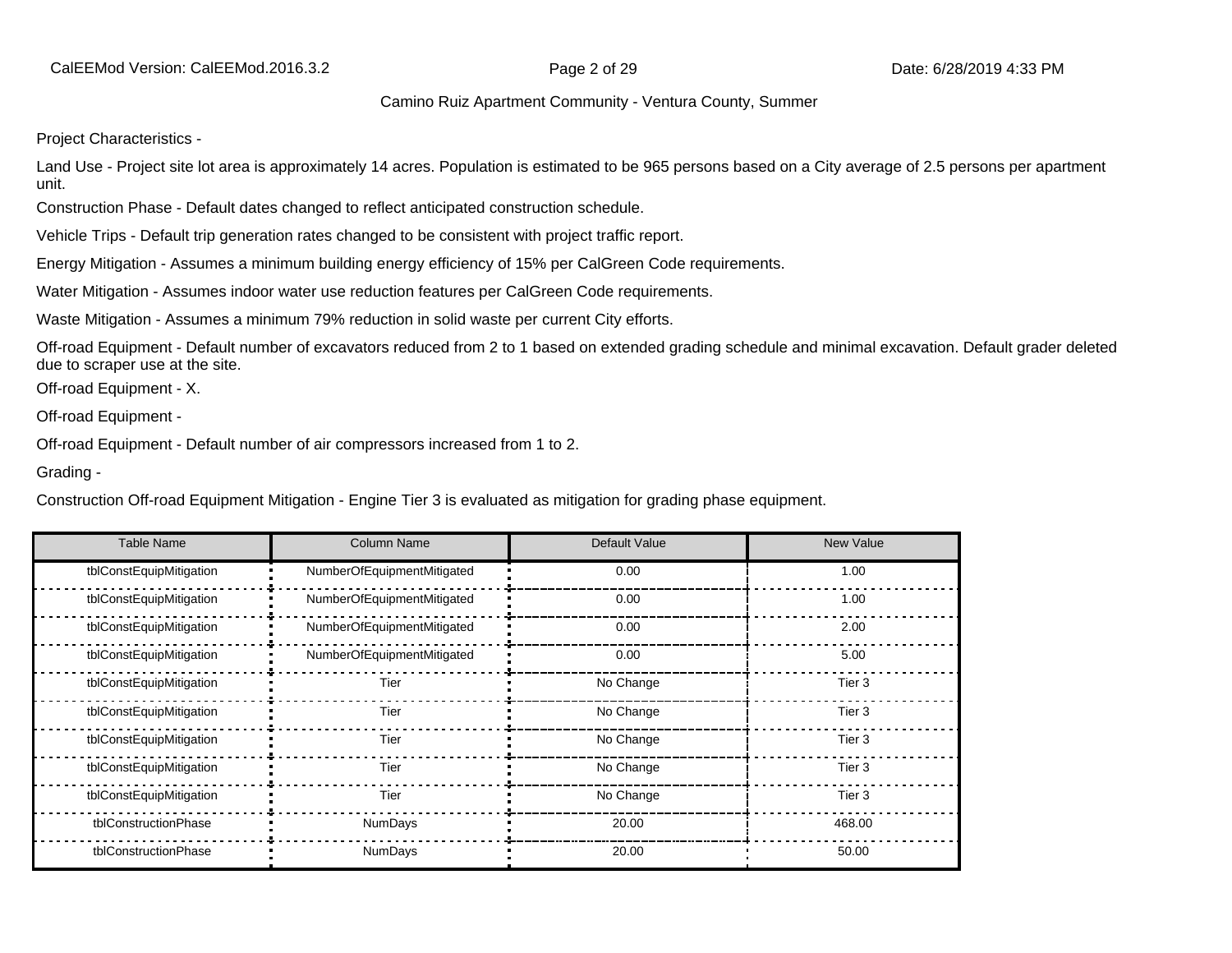| tblConstructionPhase | NumDays                    | 30.00    | 79.00    |
|----------------------|----------------------------|----------|----------|
| tblConstructionPhase | NumDays                    | 300.00   | 705.00   |
| tblConstructionPhase | NumDaysWeek                | 5.00     | 6.00     |
| tblConstructionPhase | NumDaysWeek                | 5.00     | 6.00     |
| tblConstructionPhase | NumDaysWeek                | 5.00     | 6.00     |
| tblConstructionPhase | NumDaysWeek                | 5.00     | 6.00     |
| tblConstructionPhase | PhaseEndDate               | 3/2/22   | 6/30/23  |
| tblConstructionPhase | PhaseEndDate               | 1/5/22   | 2/27/21  |
| tblConstructionPhase | PhaseEndDate               | 11/11/20 | 12/31/20 |
| tblConstructionPhase | PhaseEndDate               | 2/2/22   | 5/31/23  |
| tblConstructionPhase | PhaseStartDate             | 2/3/22   | 1/1/22   |
| tblConstructionPhase | PhaseStartDate             | 11/12/20 | 1/1/21   |
| tblConstructionPhase | PhaseStartDate             | 1/6/22   | 3/1/21   |
| tblLandUse           | LotAcreage                 | 10.16    | 9.10     |
| tblLandUse           | LotAcreage                 | 4.91     | 4.90     |
| tblLandUse           | Population                 | 1,181.00 | 965.00   |
| tblOffRoadEquipment  | OffRoadEquipmentUnitAmount | 2.00     | 1.00     |
| tblOffRoadEquipment  | OffRoadEquipmentUnitAmount | 1.00     | 0.00     |
| tblOffRoadEquipment  | OffRoadEquipmentUnitAmount | 1.00     | 2.00     |
| tblOffRoadEquipment  | UsageHours                 | 8.00     | 6.00     |
| tblOffRoadEquipment  | UsageHours                 | 8.00     | 6.00     |
| tblOffRoadEquipment  | UsageHours                 | 8.00     | 6.00     |
| tblOffRoadEquipment  | UsageHours                 | 8.00     | 6.00     |
| tblTripsAndVMT       | VendorTripNumber           | 0.00     | 77.00    |
| tblTripsAndVMT       | VendorTripNumber           | 77.00    | 0.00     |
| tblVehicleTrips      | ST_TR                      | 6.39     | 6.00     |
| tblVehicleTrips      | WD_TR                      | 6.65     | 6.00     |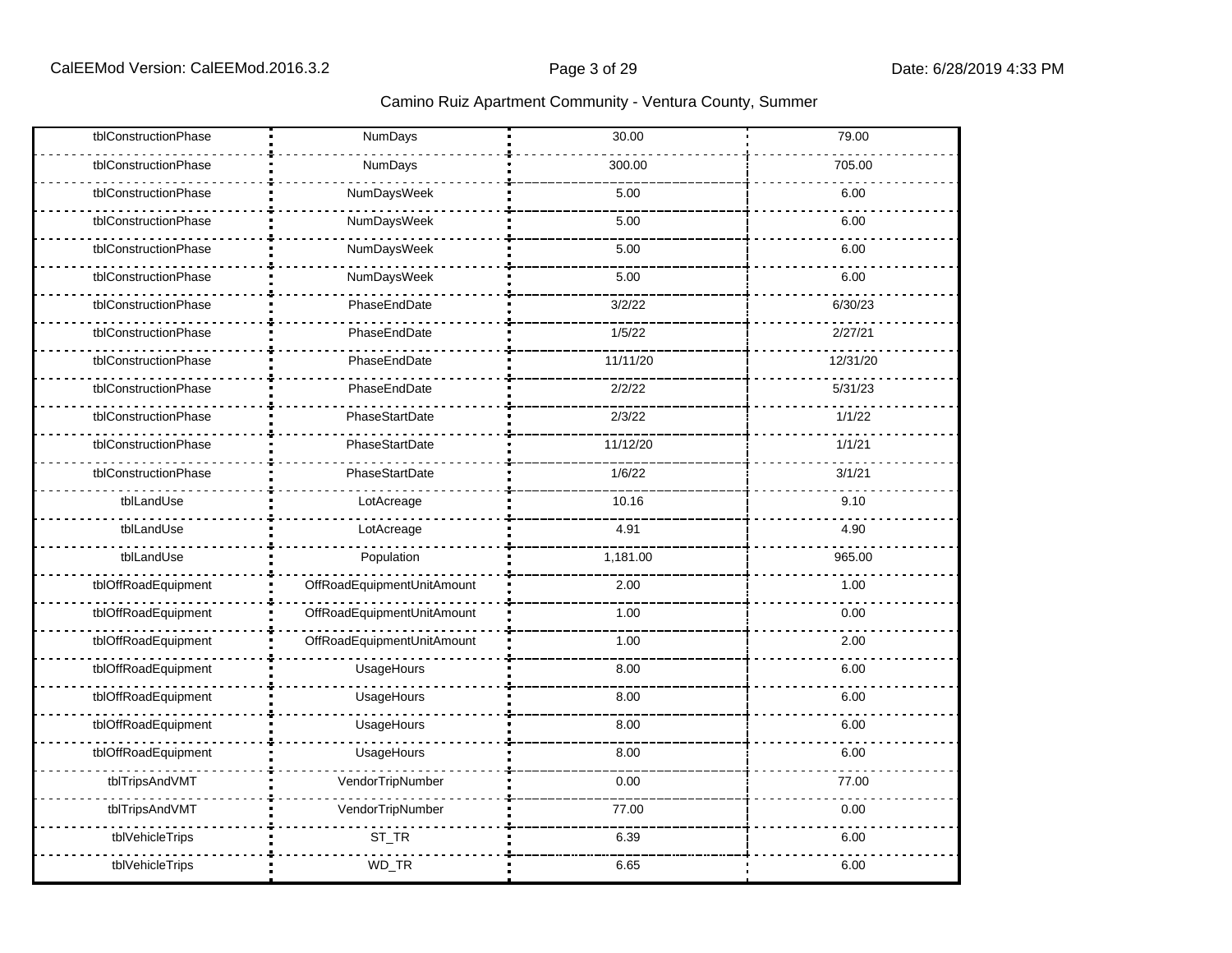# **2.0 Emissions Summary**

#### **2.1 Overall Construction (Maximum Daily Emission)**

#### **Unmitigated Construction**

|                | <b>ROG</b> | <b>NO<sub>x</sub></b> | CO      | SO <sub>2</sub> | Fugitive<br><b>PM10</b> | Exhaust<br><b>PM10</b> | <b>PM10</b><br>Total | Fugitive<br>PM2.5 | Exhaust<br>PM2.5 | PM2.5 Total Bio- CO2 NBio- CO2 Total CO2 |        |  |                                             | CH <sub>4</sub> | <b>N2O</b> | CO <sub>2e</sub>  |
|----------------|------------|-----------------------|---------|-----------------|-------------------------|------------------------|----------------------|-------------------|------------------|------------------------------------------|--------|--|---------------------------------------------|-----------------|------------|-------------------|
| Year           |            | lb/day                |         |                 |                         |                        |                      |                   |                  |                                          | lb/day |  |                                             |                 |            |                   |
| 2020           | 2.8518     | 31.1274               | 20.5715 | 0.0389          | 6.2305                  | 1.3920                 | 7.6225               | 2.6871            | 1.2806           | 3.9677                                   | 0.0000 |  | $\cdot$ 3,766.343 $\cdot$ 3,766.343 $\cdot$ | 1.1828          | 0.0000     | $\cdot$ 3,795.913 |
| 2021           | 3.1682     | .20.3760              | 26.0245 | 0.0555          | 3.0395                  | 0.9797                 | 4.0192               | 0.8062            | 0.9207           | 1.7269                                   | 0.0000 |  | $-5,402.323 - 5,402.323$                    | 0.8792          | 0.0000     | $-5,419.510$      |
| 2022           | 12.2561    | $+ 19.2250$           | 30.4875 | 0.0659          | 3.6474                  | 0.9971                 | 4.6445               | 0.9675            | 0.9473           | 1.9148                                   | 0.0000 |  | $+6,410.287 + 6,410.287$                    | 0.7262          | 0.0000     | .6,428.441        |
| 2023           |            | 12.0125 17.7067       | 29.5674 | 0.0646          | 3.6474                  | 0.8655                 | 4.5128               | 0.9675            | 0.8222           | 1.7897                                   | 0.0000 |  | $6,284.984$ $6,284.984$                     | 0.7115          | 0.0000     | .6,302.771        |
| <b>Maximum</b> | 12.2561    | 31.1274               | 30.4875 | 0.0659          | 6.2305                  | 1.3920                 | 7.6225               | 2.6871            | 1.2806           | 3.9677                                   | 0.0000 |  | 6,410.287   6,410.287                       | 1.1828          | 0.0000     | 6,428.441         |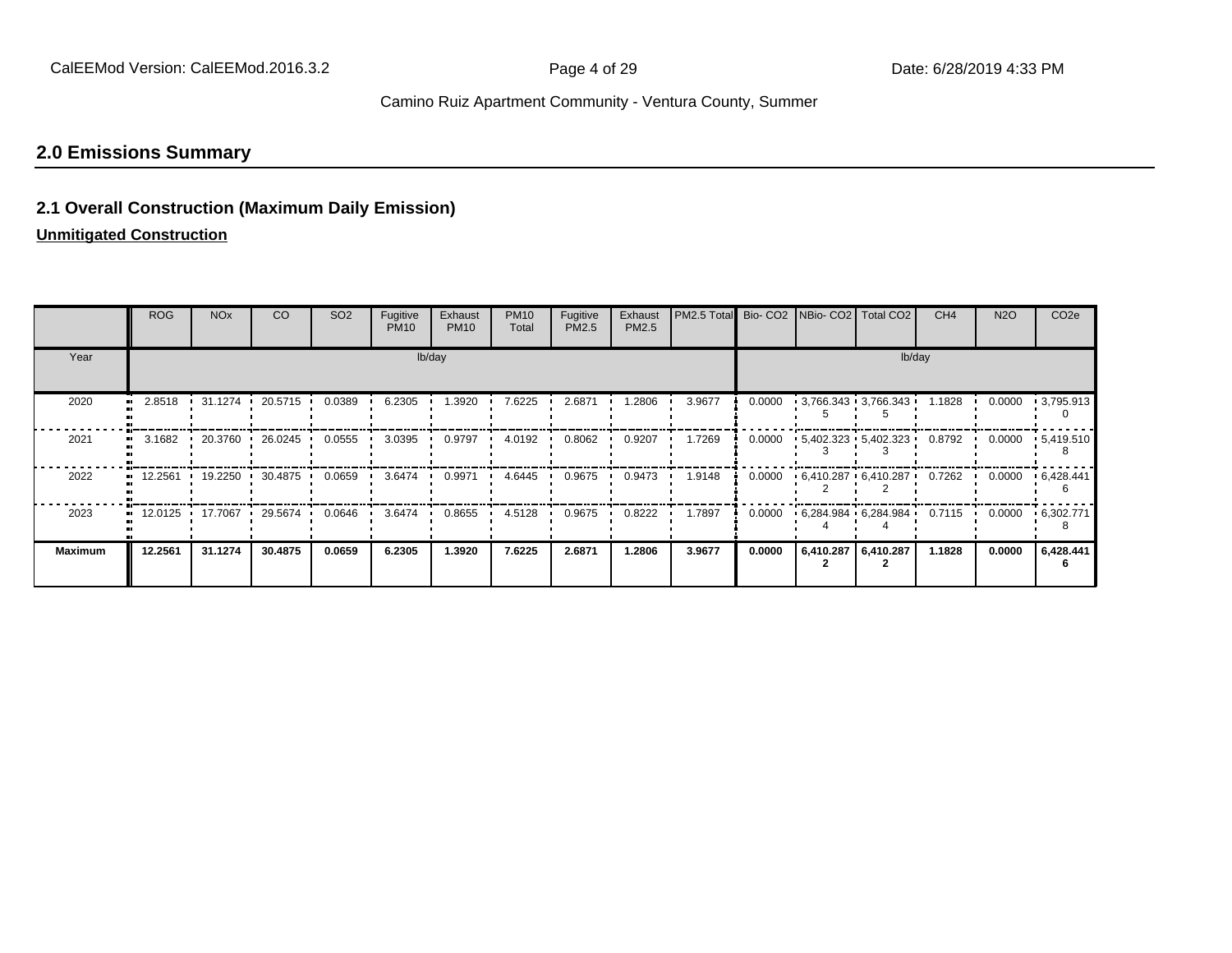#### **2.1 Overall Construction (Maximum Daily Emission)**

**Mitigated Construction**

**Percent Reduction**

|                | <b>ROG</b>          | <b>NO<sub>x</sub></b> | CO        | SO <sub>2</sub> | Fugitive<br><b>PM10</b>        | Exhaust<br><b>PM10</b>        | <b>PM10</b><br>Total | Fugitive<br>PM2.5               | Exhaust<br>PM2.5               | PM2.5 Total                  |                                 | Bio- CO2 NBio- CO2 | Total CO <sub>2</sub>    | CH <sub>4</sub> | <b>N2O</b> | CO <sub>2e</sub> |
|----------------|---------------------|-----------------------|-----------|-----------------|--------------------------------|-------------------------------|----------------------|---------------------------------|--------------------------------|------------------------------|---------------------------------|--------------------|--------------------------|-----------------|------------|------------------|
| Year           |                     | lb/day                |           |                 |                                |                               |                      |                                 |                                |                              |                                 |                    |                          | lb/day          |            |                  |
| 2020           | 0.9801<br>$\bullet$ | 18.3212               | 22.3811   | 0.0389          | 2.5051                         | 0.7972                        | 3.3023               | 1.0679                          | 0.7972                         | 1.8651                       | 0.0000                          |                    | $-3,766.343 - 3,766.343$ | 1.1828          | 0.0000     | $-3,795.913$     |
| 2021           | 2.8760              | 20.3760               | 26.2393   | 0.0555          | 3.0395                         | 1.0053                        | 4.0448               | 0.8062                          | 0.9698                         | 1.7760                       | 0.0000                          |                    | $-5,402.323 - 5,402.323$ | 0.8792          | 0.0000     | .5,419.510       |
| 2022           |                     | 12.0231 19.3792 1     | 30.7608 · | 0.0659          | 3.6474                         | 1.0796                        | 4.7269               | 0.9675                          | 1.0487                         | 2.0161                       | 0.0000                          |                    | $6,410.287$ $6,410.287$  | 0.7262          | 0.0000     | .6,428.441       |
| 2023           | $11.8145$ $\cdot$   | 18.2283               | 29.8582   | 0.0646          | 3.6474                         | 0.9855                        | 4.6328               | 0.9675                          | 0.9582                         | 1.9256                       | 0.0000                          |                    | $6,284.984$ $6,284.984$  | 0.7115          | 0.0000     | .6,302.771       |
| <b>Maximum</b> | 12.0231             | 20.3760               | 30.7608   | 0.0659          | 3.6474                         | 1.0796                        | 4.7269               | 1.0679                          | 1.0487                         | 2.0161                       | 0.0000                          |                    | 6,410.287 6,410.287      | 1.1828          | 0.0000     | 6,428.441        |
|                | <b>ROG</b>          | <b>NOx</b>            | co        | <b>SO2</b>      | <b>Fugitive</b><br><b>PM10</b> | <b>Exhaust</b><br><b>PM10</b> | <b>PM10</b><br>Total | <b>Fugitive</b><br><b>PM2.5</b> | <b>Exhaust</b><br><b>PM2.5</b> | <b>PM2.5</b><br><b>Total</b> | Bio- CO2   NBio-CO2   Total CO2 |                    |                          | CH <sub>4</sub> | <b>N20</b> | CO <sub>2e</sub> |

**8.57 13.72 -2.43 0.00 22.49 8.66 19.67 29.83 4.96 19.32 0.00 0.00 0.00 0.00 0.00 0.00**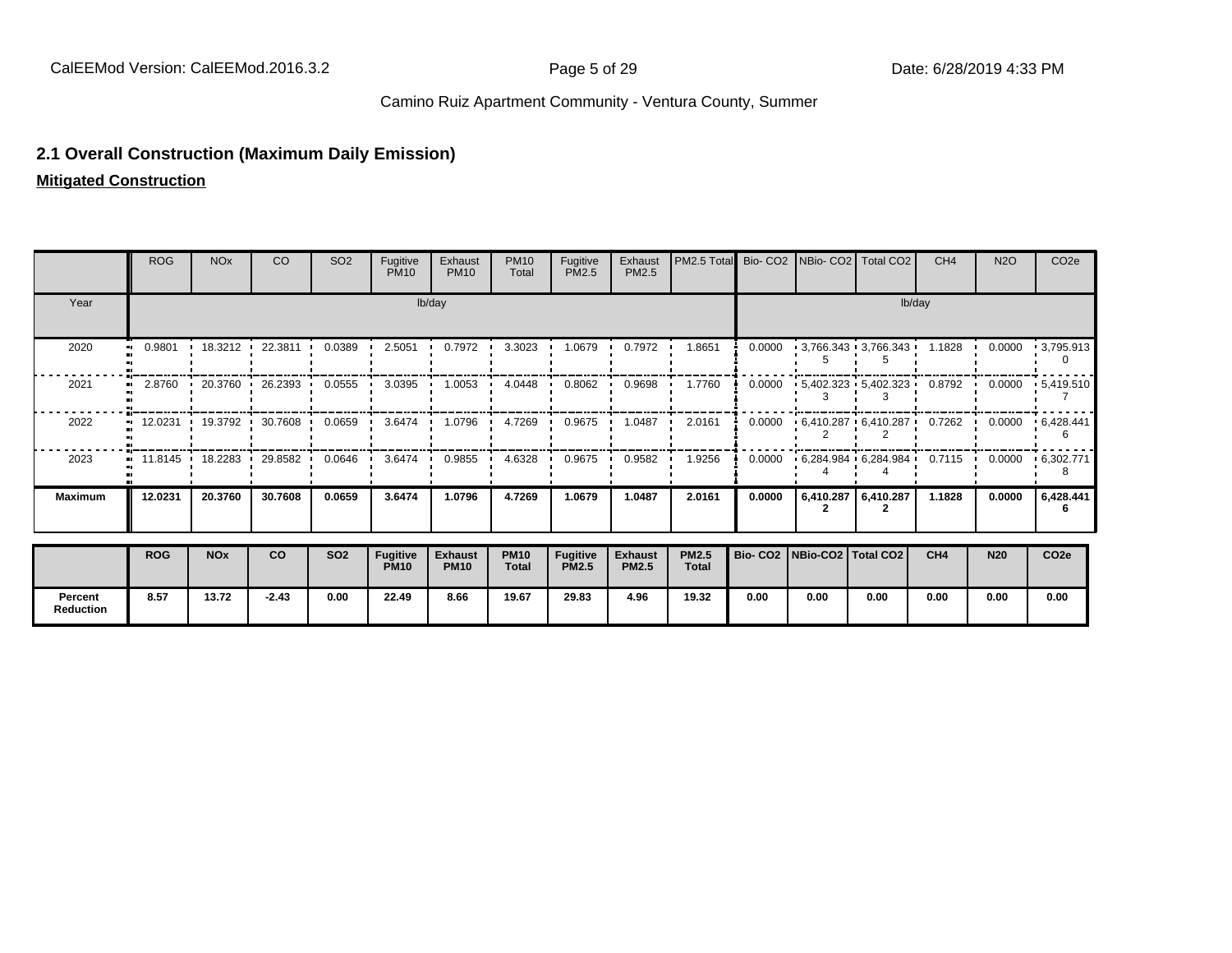#### **2.2 Overall Operational**

#### **Unmitigated Operational**

|              | <b>ROG</b>                 | <b>NO<sub>x</sub></b> | CO      | SO <sub>2</sub> | Fugitive<br><b>PM10</b> | Exhaust<br><b>PM10</b> | <b>PM10</b><br>Total | Fugitive<br>PM2.5 | Exhaust<br>PM2.5 | PM2.5 Total Bio- CO2 NBio- CO2 Total CO2 |        |                 |                               | CH <sub>4</sub> | <b>N2O</b> | CO <sub>2e</sub>  |
|--------------|----------------------------|-----------------------|---------|-----------------|-------------------------|------------------------|----------------------|-------------------|------------------|------------------------------------------|--------|-----------------|-------------------------------|-----------------|------------|-------------------|
| Category     |                            |                       |         |                 | lb/day                  |                        |                      |                   |                  |                                          |        |                 | lb/day                        |                 |            |                   |
| Area         | 10.4169<br>                | 0.3673                | 31.8878 | 1.6900e-<br>003 |                         | 0.1766                 | 0.1766               |                   | 0.1766           | 0.1766                                   | 0.0000 | 57.4607         | 57.4607                       | 0.0553          | 0.0000     | 58.8439           |
| Energy       | 0.1303                     | 1.1137                | 0.4739  | 7.1100e-<br>003 |                         | 0.0900                 | 0.0900               |                   | 0.0900           | 0.0900                                   |        |                 | $1,421.756$ $1,421.756$       | 0.0273          | 0.0261     | $\cdot$ 1,430.205 |
| Mobile       | 2.8698<br>$\bullet\bullet$ | 9.9449                | 34.9285 | 0.1363          | 13.5439                 | 0.1003                 | 13.6442              | 3.6167            | 0.0931           | 3.7098                                   |        | 97              | $13,824.29$ $13,824.29$<br>97 | 0.5039          |            | 13,836.89<br>74   |
| <b>Total</b> | 13.4171                    | 11.4259               | 67.2902 | 0.1451          | 13.5439                 | 0.3670                 | 13.9109              | 3.6167            | 0.3598           | 3.9765                                   | 0.0000 | 15,303.51<br>68 | 15,303.51<br>68               | 0.5865          | 0.0261     | 15,325.94<br>66   |

#### **Mitigated Operational**

|              | <b>ROG</b> | <b>NO<sub>x</sub></b> | CO      | SO <sub>2</sub>    | Fugitive<br><b>PM10</b> | Exhaust<br><b>PM10</b> | <b>PM10</b><br>Total | Fugitive<br>PM2.5 | Exhaust<br>PM2.5 | PM2.5 Total Bio- CO2 NBio- CO2 Total CO2 |        |         |                               | CH <sub>4</sub> | <b>N2O</b> | CO <sub>2</sub> e       |
|--------------|------------|-----------------------|---------|--------------------|-------------------------|------------------------|----------------------|-------------------|------------------|------------------------------------------|--------|---------|-------------------------------|-----------------|------------|-------------------------|
| Category     |            |                       |         |                    |                         | lb/day                 |                      |                   |                  |                                          |        |         | lb/day                        |                 |            |                         |
| Area         | 10.4169    | 0.3673                | 31.8878 | 1.6900e-<br>003    |                         | 0.1766                 | 0.1766               |                   | 0.1766           | 0.1766                                   | 0.0000 | 57.4607 | 57.4607                       | 0.0553          | 0.0000     | 58.8439                 |
| Energy       | 0.1202     | 1.0273                | 0.4371  | $6.5600e -$<br>003 |                         | 0.0831                 | 0.0831               |                   | 0.0831           | 0.0831                                   |        |         | 1,311.4347 1,311.4347         | 0.0251          | 0.0240     | $\cdot$ 1,319.227       |
| Mobile       | 2.8698     | 9.9449                | 34.9285 | 0.1363             | 13.5439                 | 0.1003                 | 13.6442              | 3.6167            | 0.0931           | 3.7098                                   |        | 97      | $13,824.29$ $13,824.29$<br>97 | 0.5039          |            | $\cdot$ 13,836.89<br>74 |
| <b>Total</b> | 13,4069    | 11.3395               | 67.2534 | 0.1445             | 13.5439                 | 0.3600                 | 13.9039              | 3.6167            | 0.3528           | 3.9695                                   | 0.0000 | 50      | 15,193.19   15,193.19<br>50   | 0.5844          | 0.0240     | 15,214.96<br>92         |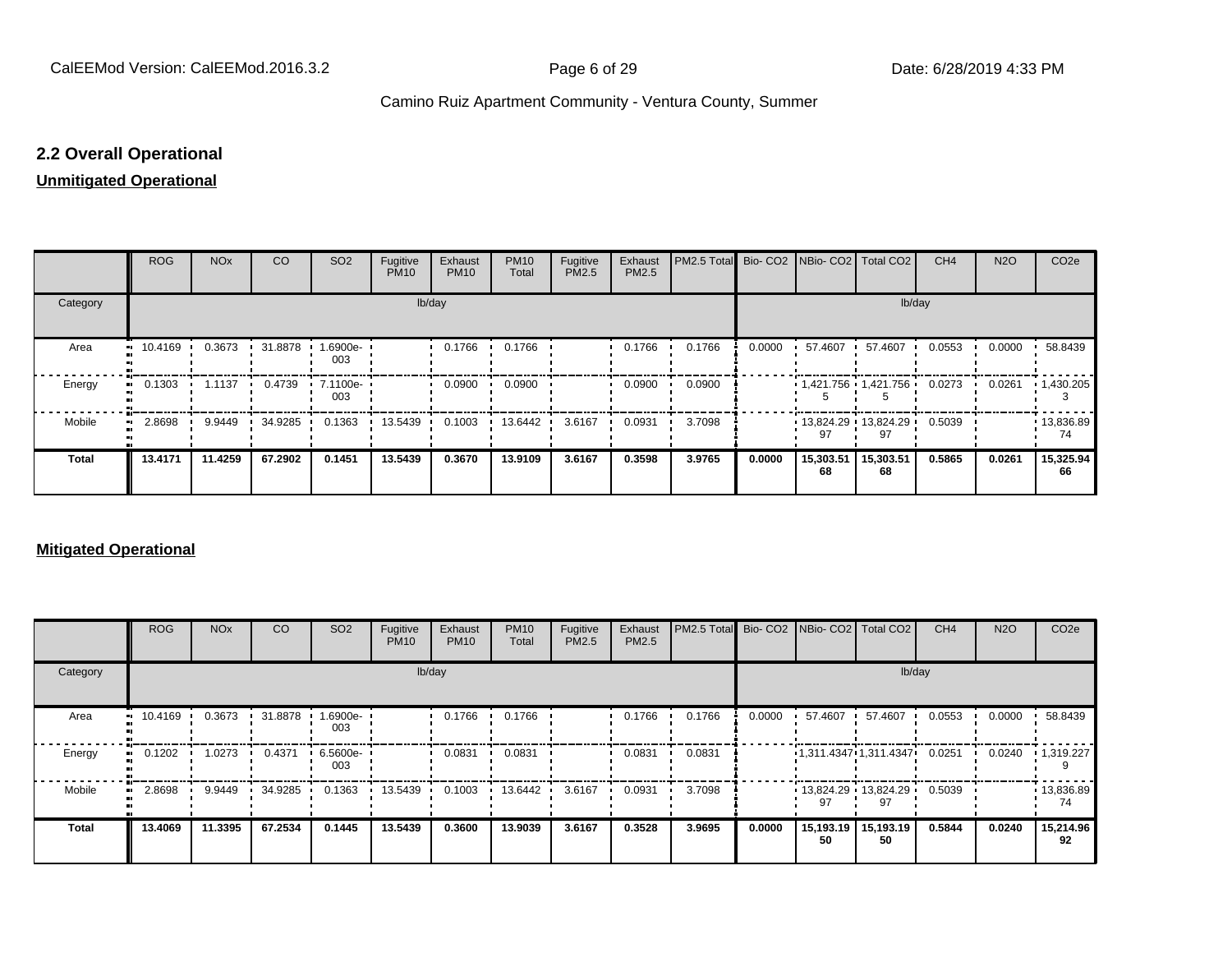|                      | <b>ROG</b> | <b>NO<sub>x</sub></b> | <b>CO</b> | <b>SO2</b> | Fugitive<br><b>PM10</b> | <b>Exhaust</b><br><b>PM10</b> | <b>PM10</b><br><b>Total</b> | <b>Fugitive</b><br><b>PM2.5</b> | <b>Exhaust</b><br><b>PM2.5</b> | <b>PM2.5</b><br><b>Total</b> |      |      | Bio-CO2   NBio-CO2   Total CO2 | CH <sub>4</sub> | <b>N20</b> | CO <sub>2e</sub> |
|----------------------|------------|-----------------------|-----------|------------|-------------------------|-------------------------------|-----------------------------|---------------------------------|--------------------------------|------------------------------|------|------|--------------------------------|-----------------|------------|------------------|
| Percent<br>Reduction | 0.08       | 0.76                  | 0.05      | 0.38       | 0.00                    | 1.90                          | 0.05                        | 0.00                            | 1.94                           | 0.18                         | 0.00 | 0.72 | 0.72                           | 0.36            | 7.79       | 0.72             |

#### **3.0 Construction Detail**

#### **Construction Phase**

| Phase<br><b>Number</b> | <b>Phase Name</b>                       | Phase Type              | <b>Start Date</b> | <b>End Date</b> | Num Days Num Days<br>Week |                 | <b>Phase Description</b> |
|------------------------|-----------------------------------------|-------------------------|-------------------|-----------------|---------------------------|-----------------|--------------------------|
|                        | Grading & Utility Installation          | •Grading                | 10/1/2020         | !12/31/2020     |                           | 79              |                          |
|                        | Paving and Concrete Installation Paving |                         | 1/1/2021          | !2/27/2021      |                           | 50 <sup>°</sup> |                          |
|                        | <b>Building Construction</b>            | Building Construction   | 13/1/2021         | !5/31/2023      |                           | 705             |                          |
|                        | Architectural Coating                   | • Architectural Coating | 1/1/2022          | .6/30/2023      |                           | 468             |                          |

**Acres of Grading (Site Preparation Phase): 0**

**Acres of Grading (Grading Phase): 0**

**Acres of Paving: 4.9**

**Residential Indoor: 781,650; Residential Outdoor: 260,550; Non-Residential Indoor: 0; Non-Residential Outdoor: 0; Striped Parking Area: 13,104 (Architectural Coating ±sqft)**

**OffRoad Equipment**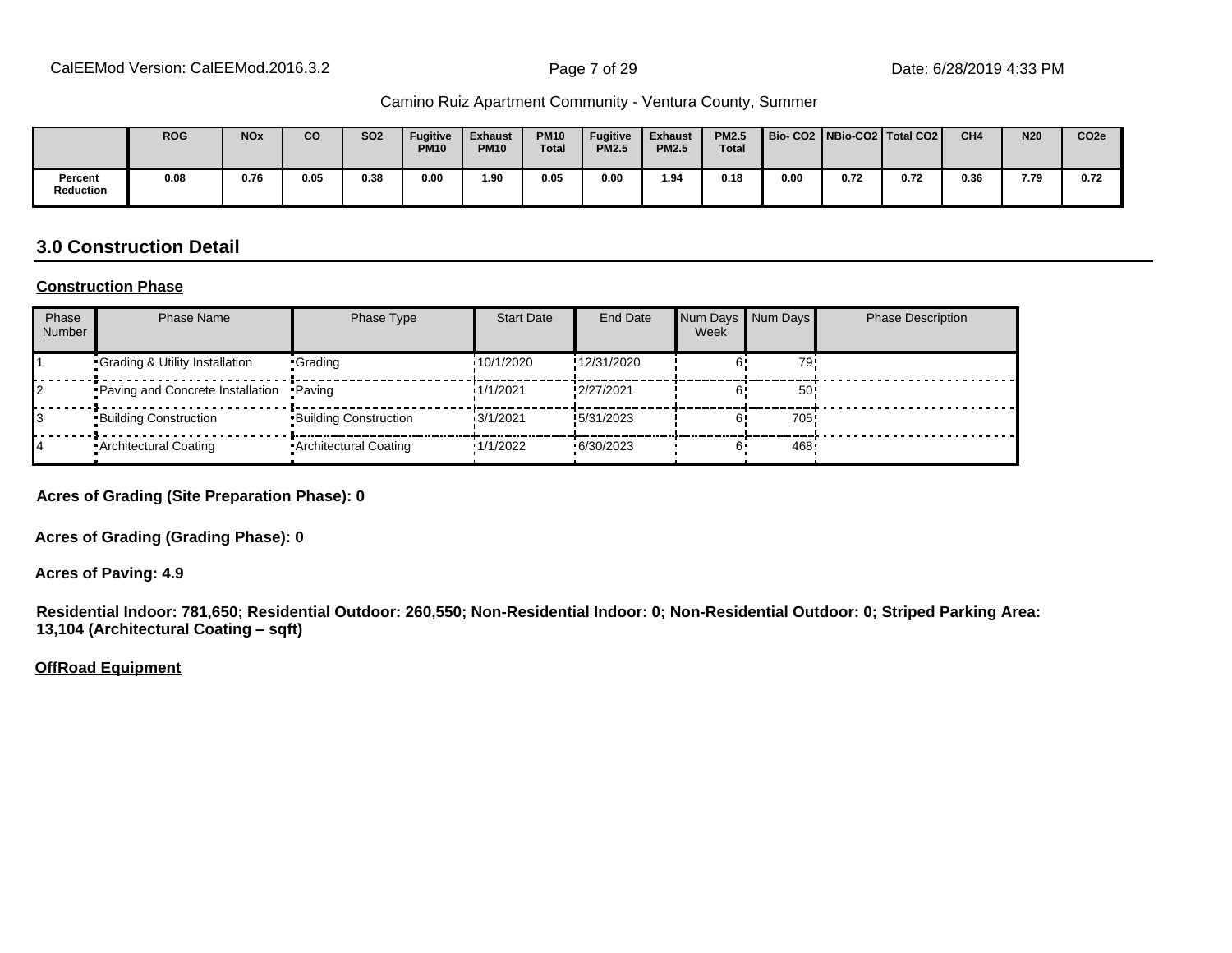| Phase Name                       | <b>Offroad Equipment Type</b> | Amount         | <b>Usage Hours</b> | <b>Horse Power</b> | Load Factor |
|----------------------------------|-------------------------------|----------------|--------------------|--------------------|-------------|
| Grading & Utility Installation   | <b>Excavators</b>             |                | 6.00 <sup>1</sup>  | 158!               | 0.38        |
| Grading & Utility Installation   | Graders                       | 0 i            | 8.00               | 187                | 0.41        |
| Grading & Utility Installation   | Rubber Tired Dozers           |                | 6.00               | 247                | 0.40        |
| Grading & Utility Installation   | <b>Scrapers</b>               | $\overline{2}$ | 6.00               | 367                | 0.48        |
| Grading & Utility Installation   | Tractors/Loaders/Backhoes     | 2i             | $6.00^{\circ}$     | 97                 | 0.37        |
| Paving and Concrete Installation | <b>Cranes</b>                 | 0 i            |                    | 231                | 0.29        |
| Paving and Concrete Installation | •Forklifts                    | 0i             |                    | 89                 | 0.20        |
| Paving and Concrete Installation | <b>Generator Sets</b>         | Ωi             |                    | 84 <sub>1</sub>    | 0.74        |
| Paving and Concrete Installation | •Tractors/Loaders/Backhoes    | 0              |                    | 97                 | 0.37        |
| Paving and Concrete Installation | ·Welders                      | 0 i            |                    | 46                 | 0.45        |
| <b>Building Construction</b>     | •Pavers                       | Ωi             |                    | 130 <sub>1</sub>   | 0.42        |
| <b>Building Construction</b>     | Paving Equipment              | 0              |                    | 132!               | 0.36        |
| <b>Building Construction</b>     | -Rollers                      | Ωi             |                    | 80                 | 0.38        |
| <b>Architectural Coating</b>     | Air Compressors               | 2i             | 6.00               | 78                 | 0.48        |
| <b>Building Construction</b>     | ∙Cranes                       |                | 7.00               | 231                | 0.29        |
| <b>Building Construction</b>     | •Forklifts                    | 31             | 8.00               | 89                 | 0.20        |
| <b>Building Construction</b>     | <b>Generator Sets</b>         |                | 8.00               | 84                 | 0.74        |
| Paving and Concrete Installation | ·Pavers                       | 2ί             | $8.00^{\circ}$     | 130 <sub>1</sub>   | 0.42        |
| Paving and Concrete Installation | Paving Equipment              | 2i             | 8.00               | 132!               | 0.36        |
| Paving and Concrete Installation | •Rollers                      | 2i             | 8.00 <sub>1</sub>  | 80 <sub>1</sub>    | 0.38        |
| <b>Building Construction</b>     | •Tractors/Loaders/Backhoes    | 31             | 7.00               | 97                 | 0.37        |
| <b>Building Construction</b>     | ·Welders                      |                | 8.00               | 46                 | 0.45        |

**Trips and VMT**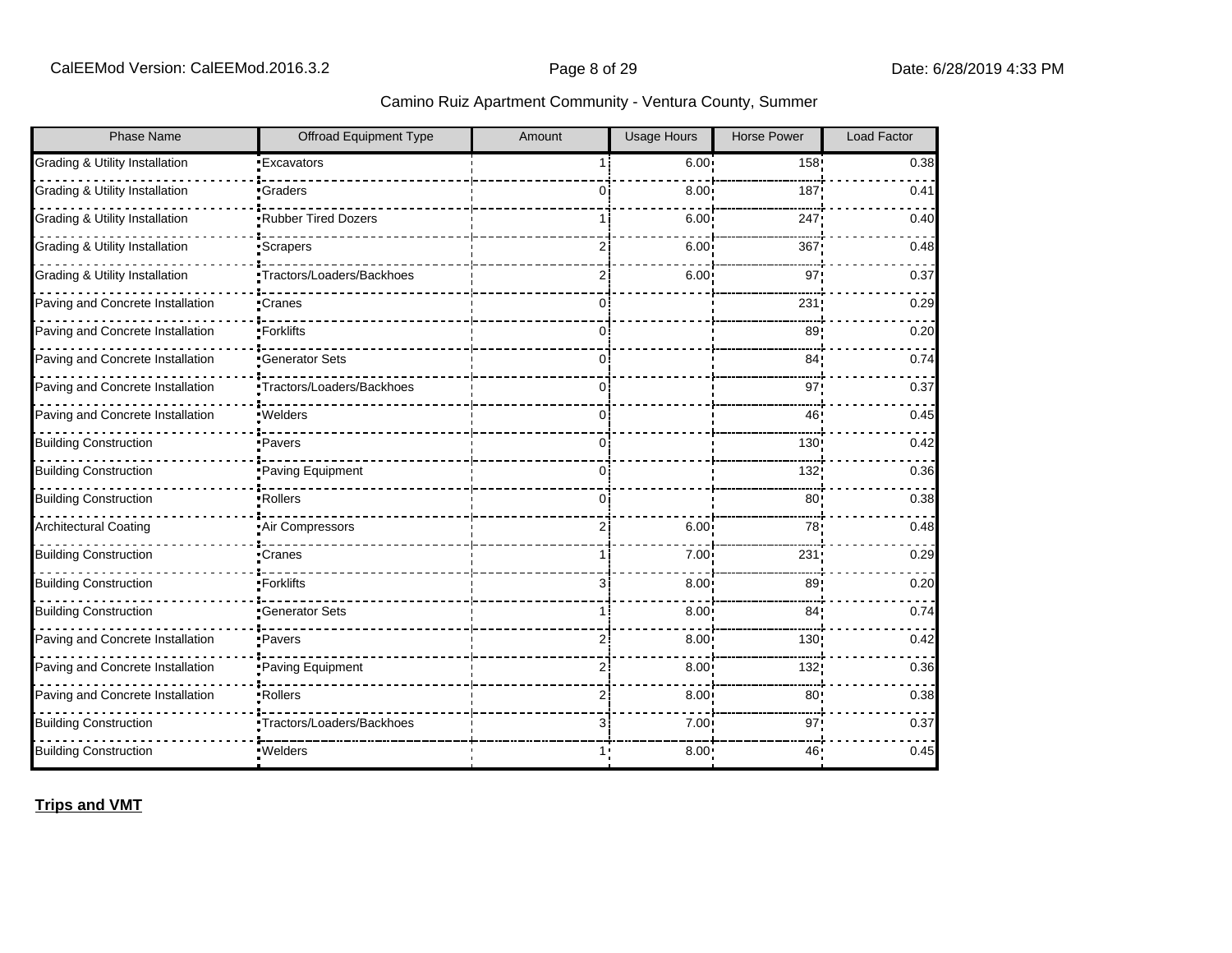| <b>Phase Name</b>                   | <b>Offroad Equipment</b><br>Count | <b>Worker Trip</b><br><b>Number</b> | Vendor Trip<br><b>Number</b> | <b>Hauling Trip</b><br><b>Number</b> | <b>Worker Trip</b><br>Length | Vendor Trip<br>Length | <b>Hauling Trip</b><br>Length | <b>Worker Vehicle</b><br>Class | Vendor         | Hauling<br>Vehicle Class Vehicle Class |
|-------------------------------------|-----------------------------------|-------------------------------------|------------------------------|--------------------------------------|------------------------------|-----------------------|-------------------------------|--------------------------------|----------------|----------------------------------------|
| Grading & Utility<br>Inetallation   |                                   | 15.00                               | 0.00!                        | $0.00 \cdot$                         | 10.80i                       | 7.30!                 |                               | 20.00 LD Mix                   | <b>HDT Mix</b> | !HHDT                                  |
| Paving and Concrete<br>Inetallation |                                   | 15.00                               | 77.00                        | $0.00 \cdot$                         | 10.80i                       | 7.30!                 |                               | 20.00 LD Mix                   | <b>HDT Mix</b> | !HHDT                                  |
| <b>Building Construction</b>        |                                   | 370.00                              | 0.00!                        | $0.00 \cdot$                         | 10.80i                       | 7.30!                 |                               | 20.00 LD Mix                   | <b>HDT Mix</b> | !ННDТ                                  |
| <b>Architectural Coating</b>        |                                   | 74.00                               | $0.00 -$                     | $0.00 \cdot$                         | $10.80 -$                    | 7.30:                 |                               | 20.00 LD Mix                   | <b>HDT Mix</b> | <b>HHDT</b>                            |

#### **3.1 Mitigation Measures Construction**

Use Cleaner Engines for Construction Equipment

Water Exposed Area

#### **3.2 Grading & Utility Installation - 2020**

|                             | <b>ROG</b>    | <b>NO<sub>x</sub></b> | CO      | SO <sub>2</sub> | Fugitive<br><b>PM10</b> | Exhaust<br><b>PM10</b> | <b>PM10</b><br>Total | Fugitive<br>PM2.5 | Exhaust<br><b>PM2.5</b> | PM2.5 Total Bio- CO2 NBio- CO2 Total CO2 |                       |                     | CH <sub>4</sub> | <b>N2O</b> | CO <sub>2</sub> e |
|-----------------------------|---------------|-----------------------|---------|-----------------|-------------------------|------------------------|----------------------|-------------------|-------------------------|------------------------------------------|-----------------------|---------------------|-----------------|------------|-------------------|
| Category                    |               |                       |         |                 |                         | lb/day                 |                      |                   |                         |                                          |                       |                     | lb/day          |            |                   |
| <b>Fugitive Dust</b><br>-98 |               |                       |         |                 | 6.1073                  | 0.0000                 | 6.1073               | 2.6544            | 0.0000                  | 2.6544                                   |                       | 0.0000              |                 |            | 0.0000            |
| Off-Road                    | 2.7970<br>. . | $31.0945$ $\cdot$     | 20.1570 | 0.0377          |                         | 1.3911                 | .3911                |                   | 1.2798                  | 1.2798                                   | 3,647.2711 3,647.2711 |                     | 1.1796          |            | 3,676.761         |
| <b>Total</b>                | 2.7970        | 31.0945               | 20.1570 | 0.0377          | 6.1073                  | 1.3911                 | 7.4984               | 2.6544            | 1.2798                  | 3.9343                                   |                       | 3,647.271 3,647.271 | 1.1796          |            | 3,676.761         |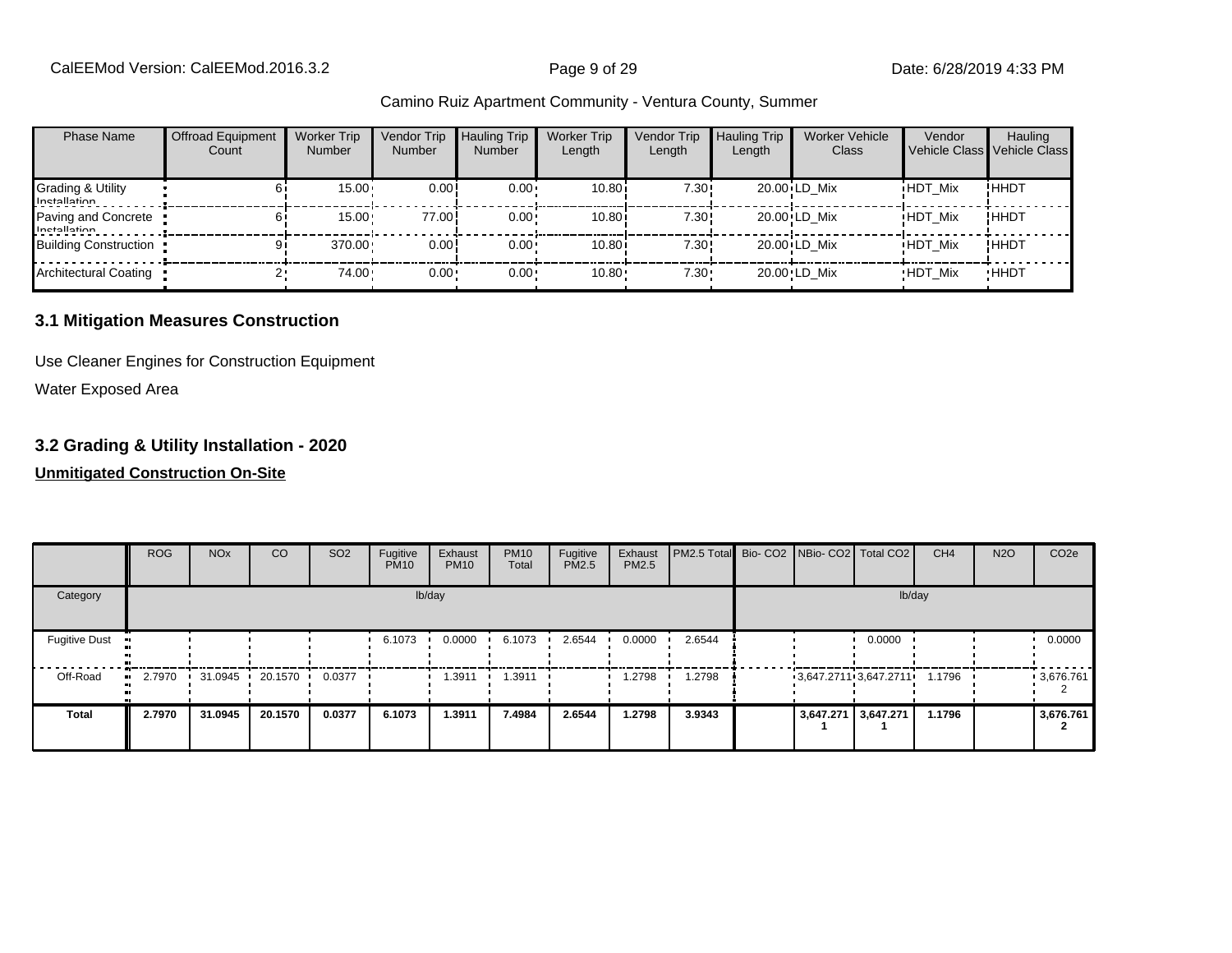#### **3.2 Grading & Utility Installation - 2020**

#### **Unmitigated Construction Off-Site**

|                           | <b>ROG</b>          | <b>NO<sub>x</sub></b> | CO     | SO <sub>2</sub>  | Fugitive<br><b>PM10</b> | Exhaust<br><b>PM10</b> | <b>PM10</b><br>Total | Fugitive<br><b>PM2.5</b> | Exhaust<br>PM2.5 | PM2.5 Total Bio- CO2 NBio- CO2 Total CO2 |          |                            | CH <sub>4</sub> | <b>N2O</b> | CO <sub>2e</sub> |
|---------------------------|---------------------|-----------------------|--------|------------------|-------------------------|------------------------|----------------------|--------------------------|------------------|------------------------------------------|----------|----------------------------|-----------------|------------|------------------|
| Category                  |                     |                       |        |                  |                         | lb/day                 |                      |                          |                  |                                          |          |                            | lb/day          |            |                  |
| Hauling<br>$\blacksquare$ | 0.0000              | 0.0000                | 0.0000 | 0.0000           | 0.0000                  | 0.0000                 | 0.0000               | 0.0000                   | 0.0000           | 0.0000                                   | 0.0000   | 0.0000                     | 0.0000          |            | 0.0000           |
| Vendor                    | 0.0000<br>$\bullet$ | 0.0000                | 0.0000 | 0.0000           | 0.0000                  | 0.0000                 | 0.0000               | 0.0000                   | 0.0000           | 0.0000                                   | 0.0000   | 0.0000                     | 0.0000          |            | 0.0000           |
| Worker                    | 0.0548<br>$\bullet$ | 0.0329                | 0.4145 | $.2000e-$<br>003 | 0.1232                  | 8.7000e-<br>004        | 0.1241               | 0.0327                   | 8.0000e-<br>004  | 0.0335                                   |          | 119.0724 119.0724 3.1800e- | 003             |            | .119.1518        |
| <b>Total</b>              | 0.0548              | 0.0329                | 0.4145 | 1.2000e-<br>003  | 0.1232                  | 8.7000e-<br>004        | 0.1241               | 0.0327                   | 8.0000e-<br>004  | 0.0335                                   | 119.0724 | 119.0724                   | 3.1800e-<br>003 |            | 119.1518         |

|                      | <b>ROG</b> | <b>NO<sub>x</sub></b> | <b>CO</b> | SO <sub>2</sub> | Fugitive<br><b>PM10</b> | Exhaust<br><b>PM10</b> | <b>PM10</b><br>Total | Fugitive<br><b>PM2.5</b> | Exhaust<br><b>PM2.5</b> | <b>PM2.5 Total</b> Bio- CO2 NBio- CO2 Total CO2 |        |                       |        | CH <sub>4</sub> | <b>N2O</b> | CO <sub>2e</sub> |
|----------------------|------------|-----------------------|-----------|-----------------|-------------------------|------------------------|----------------------|--------------------------|-------------------------|-------------------------------------------------|--------|-----------------------|--------|-----------------|------------|------------------|
| Category             |            |                       |           |                 |                         | lb/day                 |                      |                          |                         |                                                 |        |                       | lb/day |                 |            |                  |
| <b>Fugitive Dust</b> |            |                       |           |                 | 2.3819                  | 0.0000                 | 2.3819               | 1.0352                   | 0.0000                  | 1.0352                                          |        |                       | 0.0000 |                 |            | 0.0000           |
| Off-Road             | 0.9253<br> | 18.2883               | 21.9666   | 0.0377          |                         | 0.7964                 | 0.7964               |                          | 0.7964                  | 0.7964                                          | 0.0000 | 3,647.2711 3,647.2711 |        | 1.1796          |            | 3,676.761        |
| <b>Total</b>         | 0.9253     | 18.2883               | 21.9666   | 0.0377          | 2.3819                  | 0.7964                 | 3.1782               | 1.0352                   | 0.7964                  | 1.8316                                          | 0.0000 | 3,647.271 3,647.271   |        | 1.1796          |            | 3,676.761        |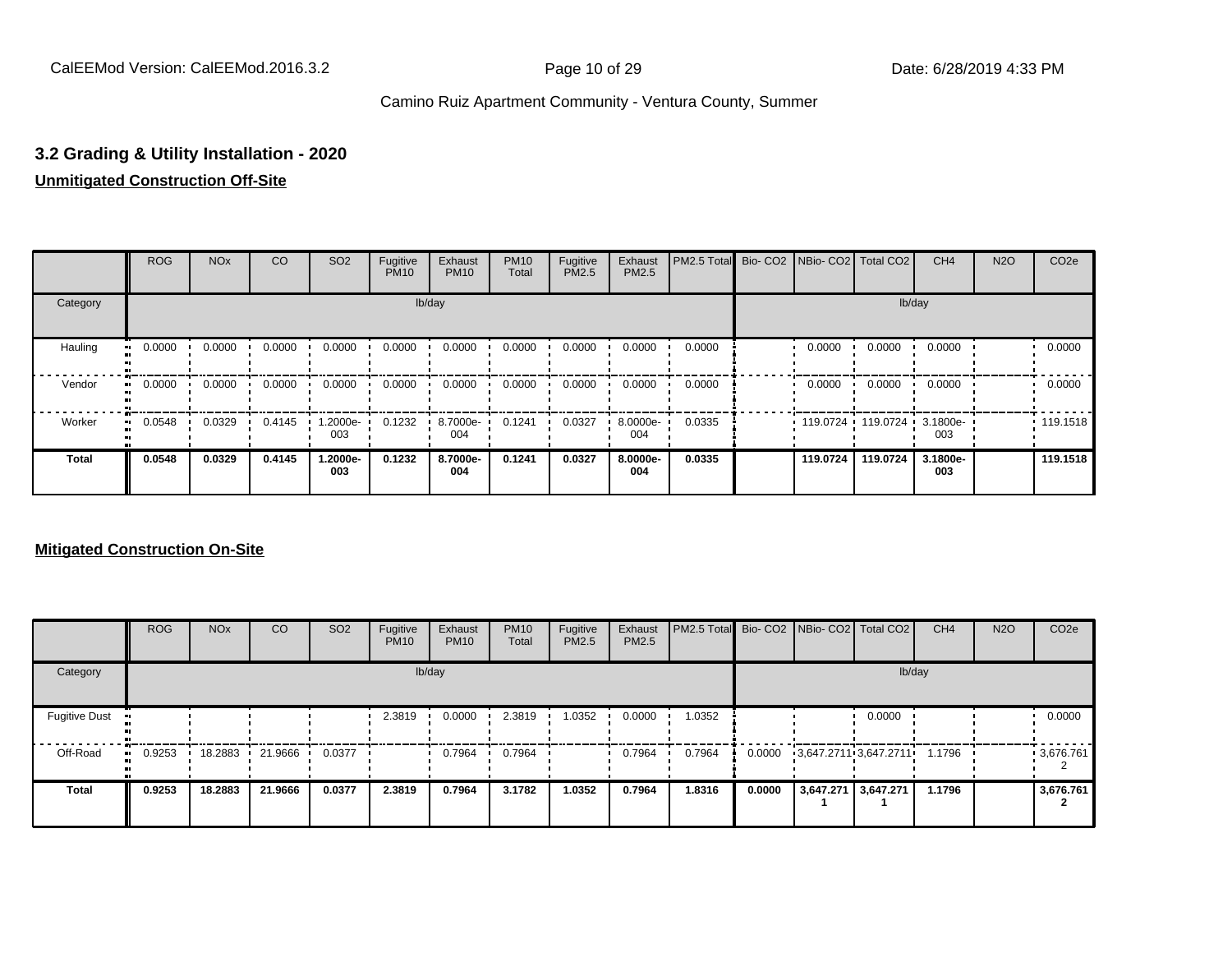### **3.2 Grading & Utility Installation - 2020**

#### **Mitigated Construction Off-Site**

|                            | <b>ROG</b> | <b>NO<sub>x</sub></b> | CO     | SO <sub>2</sub> | Fugitive<br><b>PM10</b> | Exhaust<br><b>PM10</b> | <b>PM10</b><br>Total | Fugitive<br>PM2.5 | Exhaust<br>PM2.5 | PM2.5 Total Bio- CO2 NBio- CO2 Total CO2 |          |                     | CH <sub>4</sub> | <b>N2O</b> | CO <sub>2e</sub> |
|----------------------------|------------|-----------------------|--------|-----------------|-------------------------|------------------------|----------------------|-------------------|------------------|------------------------------------------|----------|---------------------|-----------------|------------|------------------|
| Category                   |            |                       |        |                 |                         | lb/day                 |                      |                   |                  |                                          |          | lb/day              |                 |            |                  |
| Hauling<br>$\bullet$       | 0.0000     | 0.0000                | 0.0000 | 0.0000          | 0.0000                  | 0.0000                 | 0.0000               | 0.0000            | 0.0000           | 0.0000                                   | 0.0000   | 0.0000              | 0.0000          |            | 0.0000           |
| Vendor<br>$\bullet$        | 0.0000     | 0.0000                | 0.0000 | 0.0000          | 0.0000                  | 0.0000                 | 0.0000               | 0.0000            | 0.0000           | 0.0000                                   | 0.0000   | 0.0000              | 0.0000          |            | 0.0000           |
| Worker<br>$\bullet\bullet$ | 0.0548     | 0.0329                | 0.4145 | --2000e<br>003  | 0.1232                  | 8.7000e-<br>004        | 0.1241               | 0.0327            | 8.0000e-<br>004  | 0.0335                                   |          | 119.0724 119.0724 ' | 3.1800e-<br>003 |            | .119.1518        |
| <b>Total</b>               | 0.0548     | 0.0329                | 0.4145 | 1.2000e-<br>003 | 0.1232                  | 8.7000e-<br>004        | 0.1241               | 0.0327            | 8.0000e-<br>004  | 0.0335                                   | 119.0724 | 119.0724            | 3.1800e-<br>003 |            | 119.1518         |

#### **3.3 Paving and Concrete Installation - 2021**

|                          | <b>ROG</b>          | <b>NO<sub>x</sub></b> | CO        | SO <sub>2</sub> | Fugitive<br><b>PM10</b> | Exhaust<br><b>PM10</b> | <b>PM10</b><br>Total | Fugitive<br><b>PM2.5</b> | Exhaust<br>PM2.5 | PM2.5 Total Bio- CO2 NBio- CO2 Total CO2 |  |                          | CH <sub>4</sub> | <b>N2O</b> | CO <sub>2e</sub> |
|--------------------------|---------------------|-----------------------|-----------|-----------------|-------------------------|------------------------|----------------------|--------------------------|------------------|------------------------------------------|--|--------------------------|-----------------|------------|------------------|
| Category                 |                     |                       |           |                 |                         | lb/day                 |                      |                          |                  |                                          |  | lb/day                   |                 |            |                  |
| Off-Road<br>$\mathbf{u}$ | .2556               | 12.9191               | 14.6532 · | 0.0228          |                         | 0.6777                 | 0.6777               |                          | 0.6235           | 0.6235                                   |  | $2,207.210$ $2,207.210$  | 0.7139          |            | .2,225.057       |
| Paving                   | 0.2568<br>$\bullet$ |                       |           |                 |                         | 0.0000                 | 0.0000               |                          | 0.0000           | 0.0000                                   |  | 0.0000                   |                 |            | 0.0000           |
| <b>Total</b>             | 1.5123              | 12.9191               | 14.6532   | 0.0228          |                         | 0.6777                 | 0.6777               |                          | 0.6235           | 0.6235                                   |  | 2,207.210 2,207.210<br>q | 0.7139          |            | 2,225.057        |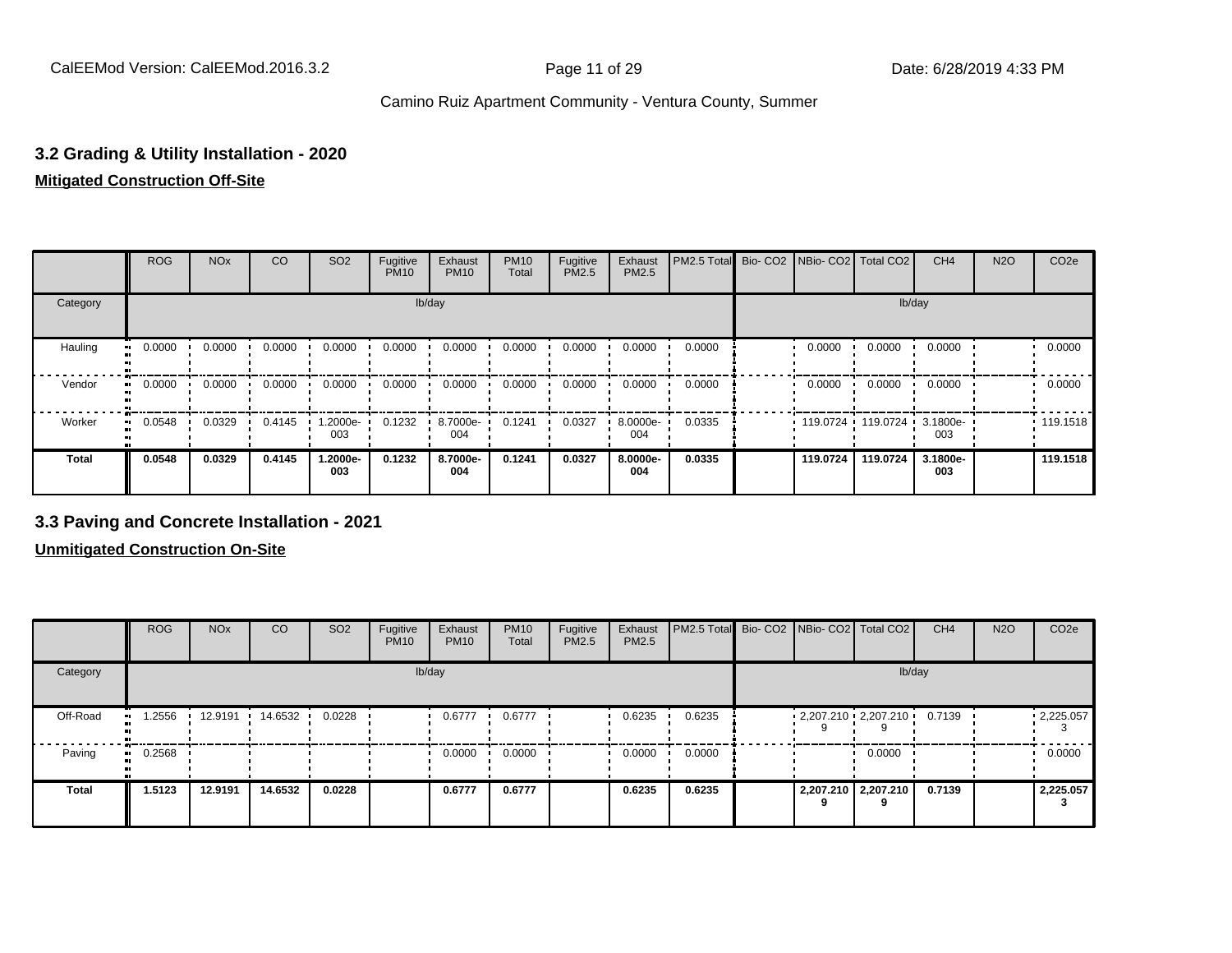# **3.3 Paving and Concrete Installation - 2021**

#### **Unmitigated Construction Off-Site**

|              | <b>ROG</b>   | <b>NO<sub>x</sub></b> | CO     | SO <sub>2</sub>  | Fugitive<br><b>PM10</b> | Exhaust<br><b>PM10</b> | <b>PM10</b><br>Total | Fugitive<br><b>PM2.5</b> | Exhaust<br>PM2.5 | PM2.5 Total |        | Bio- CO2   NBio- CO2   Total CO2 | CH <sub>4</sub> | <b>N2O</b> | CO <sub>2e</sub> |
|--------------|--------------|-----------------------|--------|------------------|-------------------------|------------------------|----------------------|--------------------------|------------------|-------------|--------|----------------------------------|-----------------|------------|------------------|
| Category     |              |                       |        |                  |                         | lb/day                 |                      |                          |                  |             |        |                                  | lb/day          |            |                  |
| Hauling      | 0.0000       | 0.0000                | 0.0000 | 0.0000           | 0.0000                  | 0.0000                 | 0.0000               | 0.0000                   | 0.0000           | 0.0000      | 0.0000 | 0.0000                           | 0.0000          |            | 0.0000           |
| Vendor       | 0.2162<br>   | 7.4273                | 1.9034 | 0.0197           | 0.5205                  | 0.0207                 | 0.5412               | 0.1498                   | 0.0198           | 0.1696      |        | $2,122.009$ $2,122.009$          | 0.1624          |            | .2,126.070       |
| Worker       | 0.0514<br>ш. | 0.0297                | 0.3831 | $.1600e-$<br>003 | 0.1232                  | 8.5000e-<br>004        | 0.1241               | 0.0327                   | 7.9000e-<br>004  | 0.0335      |        | 115.4984 115.4984 2.9000e-       | 003             |            | .115.5708        |
| <b>Total</b> | 0.2676       | 7.4569                | 2.2865 | 0.0209           | 0.6437                  | 0.0215                 | 0.6653               | 0.1825                   | 0.0206           | 0.2030      |        | 2,237.508 2,237.508              | 0.1653          |            | 2,241.641        |

|              | <b>ROG</b> | <b>NO<sub>x</sub></b> | CO      | SO <sub>2</sub> | Fugitive<br><b>PM10</b> | Exhaust<br><b>PM10</b> | <b>PM10</b><br>Total | Fugitive<br><b>PM2.5</b> | Exhaust<br>PM2.5 | PM2.5 Total Bio- CO2 NBio- CO2 Total CO2 |        |                             |                     | CH <sub>4</sub> | <b>N2O</b> | CO <sub>2e</sub>       |
|--------------|------------|-----------------------|---------|-----------------|-------------------------|------------------------|----------------------|--------------------------|------------------|------------------------------------------|--------|-----------------------------|---------------------|-----------------|------------|------------------------|
| Category     |            |                       |         |                 |                         | lb/day                 |                      |                          |                  |                                          |        |                             | lb/day              |                 |            |                        |
| Off-Road     | .2556      | 12.9191               | 14.6532 | 0.0228          |                         | 0.6777                 | 0.6777               |                          | 0.6235           | 0.6235                                   | 0.0000 | $2,207.210 \cdot 2,207.210$ |                     | 0.7139          |            | $\cdot$ 2,225.057<br>3 |
| Paving       | 0.2568     |                       |         |                 |                         | 0.0000                 | 0.0000               |                          | 0.0000           | 0.0000                                   |        |                             | 0.0000              |                 |            | 0.0000                 |
| <b>Total</b> | 1.5123     | 12.9191               | 14.6532 | 0.0228          |                         | 0.6777                 | 0.6777               |                          | 0.6235           | 0.6235                                   | 0.0000 |                             | 2,207.210 2,207.210 | 0.7139          |            | 2,225.057              |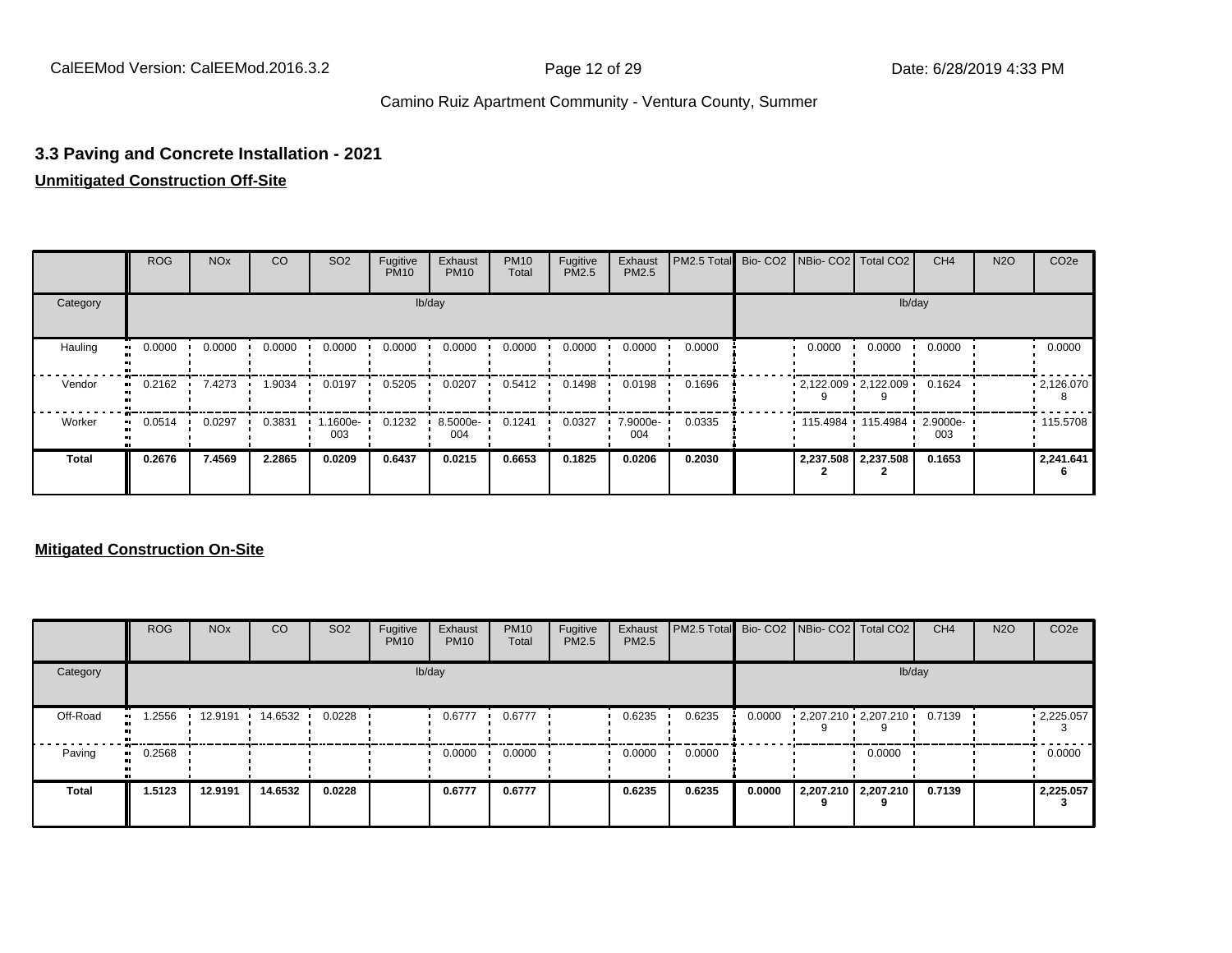# **3.3 Paving and Concrete Installation - 2021**

#### **Mitigated Construction Off-Site**

|              | <b>ROG</b> | <b>NO<sub>x</sub></b> | CO     | SO <sub>2</sub>  | Fugitive<br><b>PM10</b> | Exhaust<br><b>PM10</b> | <b>PM10</b><br>Total | Fugitive<br><b>PM2.5</b> | Exhaust<br>PM2.5 | <b>PM2.5</b><br>Total |        | Bio- CO2   NBio- CO2   Total CO2 | CH <sub>4</sub> | <b>N2O</b> | CO <sub>2e</sub> |
|--------------|------------|-----------------------|--------|------------------|-------------------------|------------------------|----------------------|--------------------------|------------------|-----------------------|--------|----------------------------------|-----------------|------------|------------------|
| Category     |            |                       |        |                  |                         | lb/day                 |                      |                          |                  |                       |        |                                  | lb/day          |            |                  |
| Hauling      | 0.0000     | 0.0000                | 0.0000 | 0.0000           | 0.0000                  | 0.0000                 | 0.0000               | 0.0000                   | 0.0000           | 0.0000                | 0.0000 | 0.0000                           | 0.0000          |            | 0.0000           |
| Vendor       | 0.2162     | 7.4273                | 1.9034 | 0.0197           | 0.5205                  | 0.0207                 | 0.5412               | 0.1498                   | 0.0198           | 0.1696                |        | $2,122.009$ $2,122.009$          | 0.1624          |            | .2,126.070       |
| Worker       | 0.0514     | 0.0297                | 0.3831 | $.1600e-$<br>003 | 0.1232                  | 8.5000e-<br>004        | 0.1241               | 0.0327                   | 7.9000e-<br>004  | 0.0335                |        | 115.4984 115.4984 2.9000e-       | 003             |            | .115.5708        |
| <b>Total</b> | 0.2676     | 7.4569                | 2.2865 | 0.0209           | 0.6437                  | 0.0215                 | 0.6653               | 0.1825                   | 0.0206           | 0.2030                |        | 2,237.508   2,237.508            | 0.1653          |            | 2,241.641        |

**3.4 Building Construction - 2021**

|              | <b>ROG</b>                 | <b>NO<sub>x</sub></b> | CO      | SO <sub>2</sub> | Fugitive<br><b>PM10</b> | Exhaust<br><b>PM10</b> | <b>PM10</b><br>Total | Fugitive<br><b>PM2.5</b> | Exhaust<br>PM2.5 | <b>PM2.5 Total</b> Bio- CO2 NBio- CO2 Total CO2 |  |                         | CH <sub>4</sub> | <b>N2O</b> | CO <sub>2e</sub> |
|--------------|----------------------------|-----------------------|---------|-----------------|-------------------------|------------------------|----------------------|--------------------------|------------------|-------------------------------------------------|--|-------------------------|-----------------|------------|------------------|
| Category     |                            |                       |         |                 |                         | lb/day                 |                      |                          |                  |                                                 |  | lb/day                  |                 |            |                  |
| Off-Road     | 1.9009<br>$\bullet\bullet$ | 17.4321 ·             | 16.5752 | 0.0269          |                         | 0.9586                 | 0.9586               |                          | 0.9013           | 0.9013                                          |  | $2,553.363$ $2,553.363$ | 0.6160          |            | 12,568.764       |
| <b>Total</b> | 1.9009                     | 17.4321               | 16.5752 | 0.0269          |                         | 0.9586                 | 0.9586               |                          | 0.9013           | 0.9013                                          |  | 2,553.363 2,553.363     | 0.6160          |            | 2,568.764        |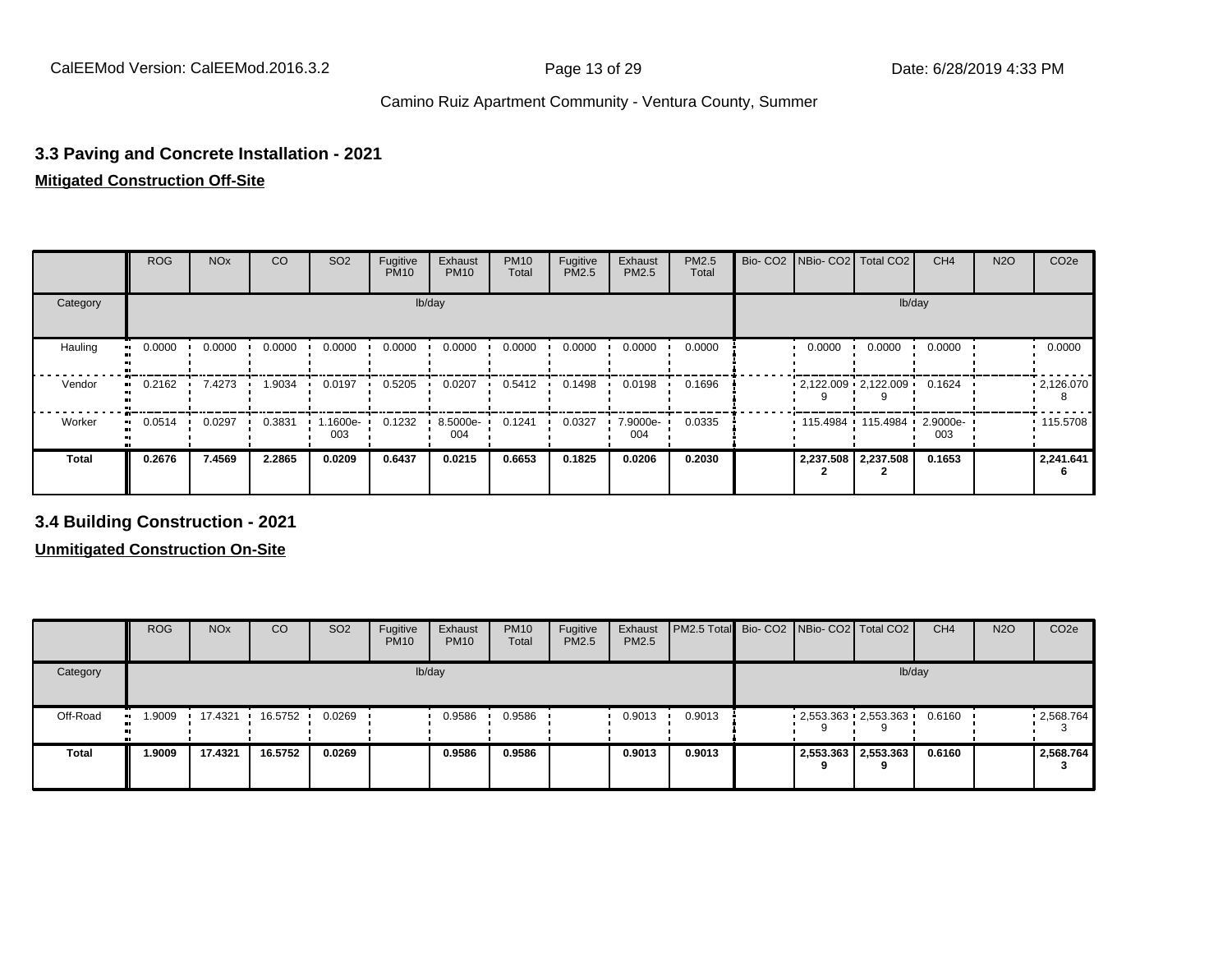#### **3.4 Building Construction - 2021**

#### **Unmitigated Construction Off-Site**

|               | <b>ROG</b>          | <b>NO<sub>x</sub></b> | CO     | SO <sub>2</sub> | Fugitive<br><b>PM10</b> | Exhaust<br><b>PM10</b> | <b>PM10</b><br>Total | Fugitive<br><b>PM2.5</b> | Exhaust<br>PM2.5 | PM2.5 Total Bio- CO2 NBio- CO2 Total CO2 |        |                         | CH <sub>4</sub> | <b>N2O</b> | CO <sub>2e</sub> |
|---------------|---------------------|-----------------------|--------|-----------------|-------------------------|------------------------|----------------------|--------------------------|------------------|------------------------------------------|--------|-------------------------|-----------------|------------|------------------|
| Category      |                     |                       |        |                 |                         | lb/day                 |                      |                          |                  |                                          |        |                         | lb/day          |            |                  |
| Hauling<br>œ  | 0.0000              | 0.0000                | 0.0000 | 0.0000          | 0.0000                  | 0.0000                 | 0.0000               | 0.0000                   | 0.0000           | 0.0000                                   | 0.0000 | 0.0000                  | 0.0000          |            | 0.0000           |
| Vendor        | 0.0000<br>$\bullet$ | 0.0000                | 0.0000 | 0.0000          | 0.0000                  | 0.0000                 | 0.0000               | 0.0000                   | 0.0000           | 0.0000                                   | 0.0000 | 0.0000                  | 0.0000          |            | 0.0000           |
| Worker<br>-91 | 1.2672              | 0.7316                | 9.4493 | 0.0286          | 3.0395                  | 0.0211                 | 3.0605               | 0.8062                   | 0.0194           | 0.8256                                   |        | $2,848.959$ $2,848.959$ | 0.0715          |            | .2,850.746       |
| <b>Total</b>  | 1.2672              | 0.7316                | 9.4493 | 0.0286          | 3.0395                  | 0.0211                 | 3.0605               | 0.8062                   | 0.0194           | 0.8256                                   |        | 2,848.959 2,848.959     | 0.0715          |            | 2,850.746        |

|              | <b>ROG</b>          | <b>NO<sub>x</sub></b> | CO      | SO <sub>2</sub> | Fugitive<br><b>PM10</b> | Exhaust<br><b>PM10</b> | <b>PM10</b><br>Total | Fugitive<br>PM2.5 | Exhaust<br><b>PM2.5</b> | <b>PM2.5 Total</b> Bio- CO2 NBio- CO2 Total CO2 |        |                         | CH <sub>4</sub> | <b>N2O</b> | CO <sub>2e</sub> |
|--------------|---------------------|-----------------------|---------|-----------------|-------------------------|------------------------|----------------------|-------------------|-------------------------|-------------------------------------------------|--------|-------------------------|-----------------|------------|------------------|
| Category     |                     |                       |         |                 |                         | lb/day                 |                      |                   |                         |                                                 |        | lb/day                  |                 |            |                  |
| Off-Road     | 1.6087<br>$\bullet$ | 17.0084 ·             | 16.7900 | 0.0269          |                         | 0.9842                 | 0.9842               |                   | 0.9504                  | 0.9504                                          | 0.0000 | $2,553.363$ $2,553.363$ | 0.6160          |            | .2,568.764       |
| <b>Total</b> | 1.6087              | 17.0084               | 16.7900 | 0.0269          |                         | 0.9842                 | 0.9842               |                   | 0.9504                  | 0.9504                                          | 0.0000 | 2,553.363 2,553.363     | 0.6160          |            | 2,568.764        |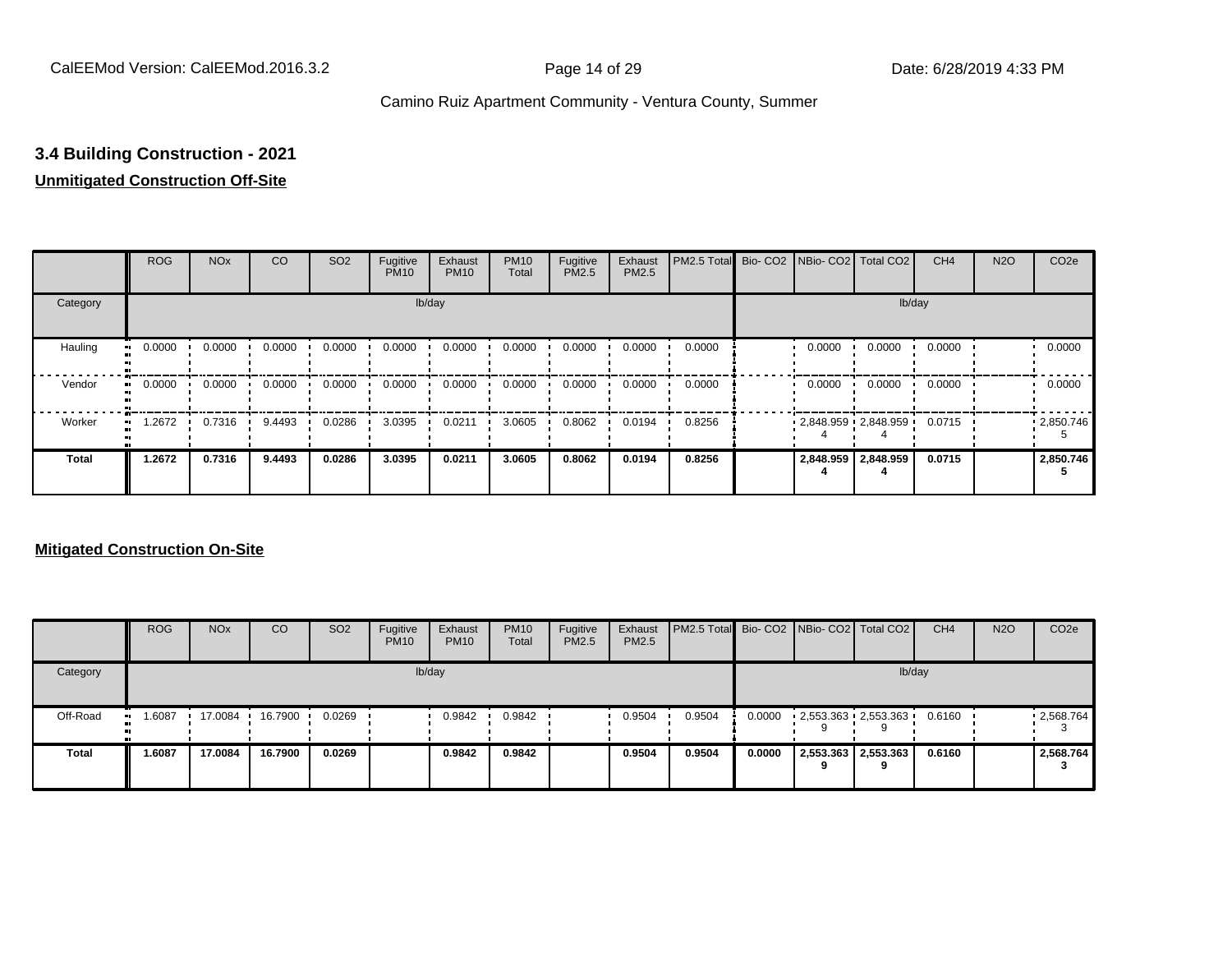#### **3.4 Building Construction - 2021**

#### **Mitigated Construction Off-Site**

|                      | <b>ROG</b> | <b>NO<sub>x</sub></b> | CO     | SO <sub>2</sub> | Fugitive<br><b>PM10</b> | Exhaust<br><b>PM10</b> | <b>PM10</b><br>Total | Fugitive<br>PM2.5 | Exhaust<br>PM2.5 | PM2.5 Total Bio- CO2 NBio- CO2 Total CO2 |                       |                     | CH <sub>4</sub> | <b>N2O</b> | CO <sub>2e</sub> |
|----------------------|------------|-----------------------|--------|-----------------|-------------------------|------------------------|----------------------|-------------------|------------------|------------------------------------------|-----------------------|---------------------|-----------------|------------|------------------|
| Category             |            |                       |        |                 | lb/day                  |                        |                      |                   |                  |                                          |                       | lb/day              |                 |            |                  |
| Hauling<br>$\bullet$ | 0.0000     | 0.0000                | 0.0000 | 0.0000          | 0.0000                  | 0.0000                 | 0.0000               | 0.0000            | 0.0000           | 0.0000                                   | 0.0000                | 0.0000              | 0.0000          |            | 0.0000           |
| Vendor<br>$\bullet$  | 0.0000     | 0.0000                | 0.0000 | 0.0000          | 0.0000                  | 0.0000                 | 0.0000               | 0.0000            | 0.0000           | 0.0000                                   | 0.0000                | 0.0000              | 0.0000          |            | 0.0000           |
| Worker<br>$\bullet$  | 1.2672     | 0.7316                | 9.4493 | 0.0286          | 3.0395                  | 0.0211                 | 3.0605               | 0.8062            | 0.0194           | 0.8256                                   | $2,848.959$ 2,848.959 |                     | 0.0715          |            | .2850.746        |
| <b>Total</b>         | 1.2672     | 0.7316                | 9.4493 | 0.0286          | 3.0395                  | 0.0211                 | 3.0605               | 0.8062            | 0.0194           | 0.8256                                   |                       | 2,848.959 2,848.959 | 0.0715          |            | 2,850.746        |

**3.4 Building Construction - 2022**

|                          | <b>ROG</b> | <b>NO<sub>x</sub></b> | CO      | SO <sub>2</sub> | Fugitive<br><b>PM10</b> | Exhaust<br><b>PM10</b> | <b>PM10</b><br>Total | Fugitive<br><b>PM2.5</b> | Exhaust<br><b>PM2.5</b> | <b>PM2.5</b><br>Total |    | Bio- CO2 NBio- CO2 Total CO2 | CH <sub>4</sub> | <b>N2O</b> | CO <sub>2e</sub> |
|--------------------------|------------|-----------------------|---------|-----------------|-------------------------|------------------------|----------------------|--------------------------|-------------------------|-----------------------|----|------------------------------|-----------------|------------|------------------|
| Category                 |            |                       |         |                 |                         | lb/day                 |                      |                          |                         |                       |    |                              | lb/day          |            |                  |
| Off-Road<br>$\mathbf{u}$ | 1.7062     | 15.6156               | 16.3634 | 0.0269          |                         | 0.8090                 | 0.8090               |                          | 0.7612                  | 0.7612                | 6  | $2,554.333$ $2,554.333$      | 0.6120          |            | .2,569.632       |
| <b>Total</b>             | 1.7062     | 15.6156               | 16.3634 | 0.0269          |                         | 0.8090                 | 0.8090               |                          | 0.7612                  | 0.7612                | 'n | 2,554.333 2,554.333          | 0.6120          |            | 2,569.632        |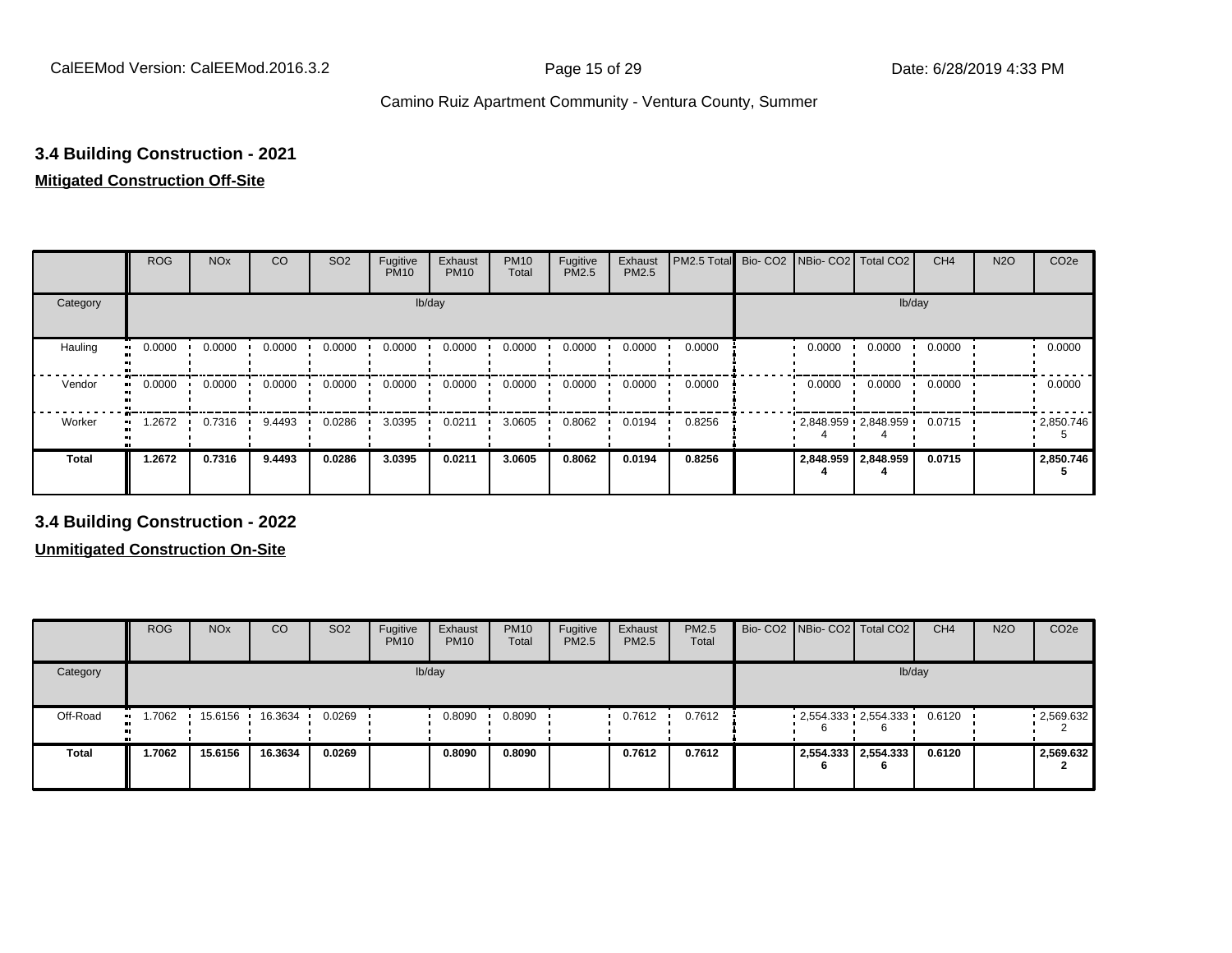### **3.4 Building Construction - 2022**

#### **Unmitigated Construction Off-Site**

|                      | <b>ROG</b>          | <b>NO<sub>x</sub></b> | CO     | SO <sub>2</sub> | Fugitive<br><b>PM10</b> | Exhaust<br><b>PM10</b> | <b>PM10</b><br>Total | Fugitive<br>PM2.5 | Exhaust<br>PM2.5 | PM2.5 Total |        | Bio- CO2   NBio- CO2   Total CO2 | CH <sub>4</sub> | <b>N2O</b> | CO <sub>2e</sub> |
|----------------------|---------------------|-----------------------|--------|-----------------|-------------------------|------------------------|----------------------|-------------------|------------------|-------------|--------|----------------------------------|-----------------|------------|------------------|
| Category             |                     |                       |        |                 | lb/day                  |                        |                      |                   |                  |             |        | lb/day                           |                 |            |                  |
| Hauling<br>$\bullet$ | 0.0000              | 0.0000                | 0.0000 | 0.0000          | 0.0000                  | 0.0000                 | 0.0000               | 0.0000            | 0.0000           | 0.0000      | 0.0000 | 0.0000                           | 0.0000          |            | 0.0000           |
| Vendor<br>$\bullet$  | 0.0000              | 0.0000                | 0.0000 | 0.0000          | 0.0000                  | 0.0000                 | 0.0000               | 0.0000            | 0.0000           | 0.0000      | 0.0000 | 0.0000                           | 0.0000          |            | 0.0000           |
| Worker               | 1.1916<br>$\bullet$ | 0.6603                | 8.7474 | 0.0275          | 3.0395                  | 0.0205                 | 3.0600               | 0.8062            | 0.0189           | 0.8251      |        | 2,744.214 2,744.214              | 0.0647          |            | .2745.830        |
| <b>Total</b>         | 1.1916              | 0.6603                | 8.7474 | 0.0275          | 3.0395                  | 0.0205                 | 3.0600               | 0.8062            | 0.0189           | 0.8251      |        | 2,744.214 2,744.214              | 0.0647          |            | 2,745.830        |

|              | <b>ROG</b>          | <b>NO<sub>x</sub></b> | CO      | SO <sub>2</sub> | Fugitive<br><b>PM10</b> | Exhaust<br><b>PM10</b> | <b>PM10</b><br>Total | Fugitive<br>PM2.5 | Exhaust<br><b>PM2.5</b> | <b>PM2.5 Total</b> Bio- CO2 NBio- CO2 Total CO2 |        |                                 |                          | CH <sub>4</sub> | <b>N2O</b> | CO <sub>2</sub> e |
|--------------|---------------------|-----------------------|---------|-----------------|-------------------------|------------------------|----------------------|-------------------|-------------------------|-------------------------------------------------|--------|---------------------------------|--------------------------|-----------------|------------|-------------------|
| Category     |                     |                       |         |                 |                         | lb/day                 |                      |                   |                         |                                                 |        |                                 |                          | lb/day          |            |                   |
| Off-Road     | 1.4733<br>$\bullet$ | 15.7699               | 16.6367 | 0.0269          |                         | 0.8915                 | 0.8915               |                   | 0.8626                  | 0.8626                                          | 0.0000 | $2,554.333$ $2,554.333$ $\cdot$ | 6                        | 0.6120          |            | $-2,569.632$      |
| <b>Total</b> | 1.4733              | 15.7699               | 16.6367 | 0.0269          |                         | 0.8915                 | 0.8915               |                   | 0.8626                  | 0.8626                                          | 0.0000 |                                 | 2,554.333 2,554.333<br>6 | 0.6120          |            | 2,569.632         |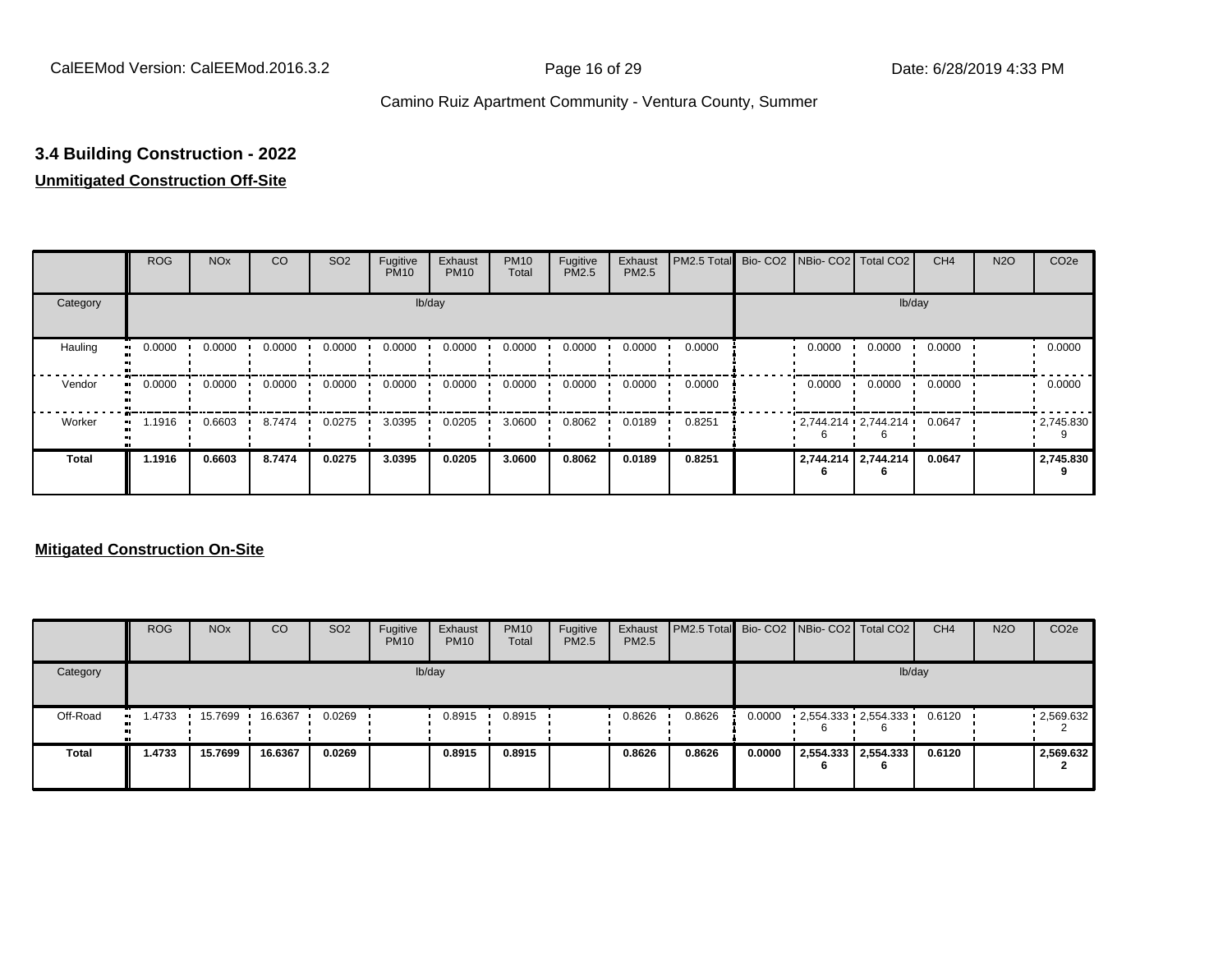#### **3.4 Building Construction - 2022**

#### **Mitigated Construction Off-Site**

|                            | <b>ROG</b> | <b>NO<sub>x</sub></b> | CO     | SO <sub>2</sub> | Fugitive<br><b>PM10</b> | Exhaust<br><b>PM10</b> | <b>PM10</b><br>Total | Fugitive<br>PM2.5 | Exhaust<br>PM2.5 | PM2.5 Total Bio- CO2 NBio- CO2 Total CO2 |                         |                     | CH <sub>4</sub> | <b>N2O</b> | CO <sub>2e</sub> |
|----------------------------|------------|-----------------------|--------|-----------------|-------------------------|------------------------|----------------------|-------------------|------------------|------------------------------------------|-------------------------|---------------------|-----------------|------------|------------------|
| Category                   |            |                       |        |                 | lb/day                  |                        |                      |                   |                  |                                          |                         | lb/day              |                 |            |                  |
| Hauling<br>$\bullet$       | 0.0000     | 0.0000                | 0.0000 | 0.0000          | 0.0000                  | 0.0000                 | 0.0000               | 0.0000            | 0.0000           | 0.0000                                   | 0.0000                  | 0.0000              | 0.0000          |            | 0.0000           |
| Vendor<br>$\bullet$        | 0.0000     | 0.0000                | 0.0000 | 0.0000          | 0.0000                  | 0.0000                 | 0.0000               | 0.0000            | 0.0000           | 0.0000                                   | 0.0000                  | 0.0000              | 0.0000          |            | 0.0000           |
| Worker<br>$\bullet\bullet$ | 1.1916     | 0.6603                | 8.7474 | 0.0275          | 3.0395                  | 0.0205                 | 3.0600               | 0.8062            | 0.0189           | 0.8251                                   | $2,744.214$ $2,744.214$ |                     | 0.0647          |            | .2745.830        |
| <b>Total</b>               | 1.1916     | 0.6603                | 8.7474 | 0.0275          | 3.0395                  | 0.0205                 | 3.0600               | 0.8062            | 0.0189           | 0.8251                                   |                         | 2,744.214 2,744.214 | 0.0647          |            | 2,745.830        |

**3.4 Building Construction - 2023**

|              | <b>ROG</b>   | <b>NO<sub>x</sub></b> | CO      | SO <sub>2</sub> | Fugitive<br><b>PM10</b> | Exhaust<br><b>PM10</b> | <b>PM10</b><br>Total | Fugitive<br><b>PM2.5</b> | Exhaust<br>PM2.5 | <b>PM2.5 Total</b> Bio- CO2 NBio- CO2   Total CO2 |                         |                     | CH <sub>4</sub> | <b>N2O</b> | CO <sub>2e</sub> |
|--------------|--------------|-----------------------|---------|-----------------|-------------------------|------------------------|----------------------|--------------------------|------------------|---------------------------------------------------|-------------------------|---------------------|-----------------|------------|------------------|
| Category     |              |                       |         |                 |                         | lb/day                 |                      |                          |                  |                                                   |                         |                     | lb/day          |            |                  |
| Off-Road     | 1.5728<br>ш. | 14.3849               | 16.2440 | 0.0269          |                         | 0.6997                 | 0.6997               |                          | 0.6584           | 0.6584                                            | $2,555.209$ $2,555.209$ |                     | 0.6079          |            | .2,570.406       |
| <b>Total</b> | 1.5728       | 14.3849               | 16.2440 | 0.0269          |                         | 0.6997                 | 0.6997               |                          | 0.6584           | 0.6584                                            |                         | 2,555.209 2,555.209 | 0.6079          |            | 2,570.406        |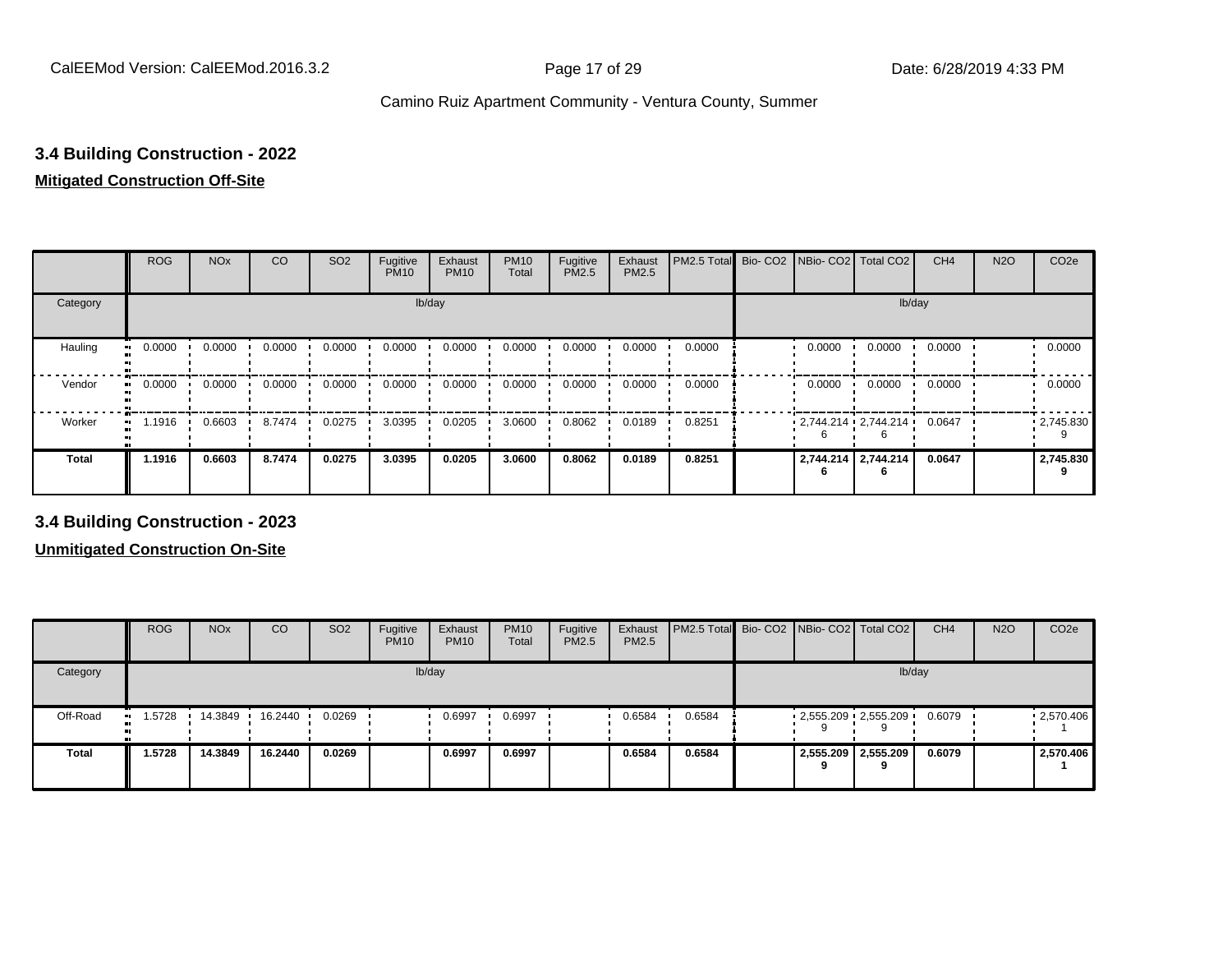### **3.4 Building Construction - 2023**

#### **Unmitigated Construction Off-Site**

|                            | <b>ROG</b> | <b>NO<sub>x</sub></b> | CO     | SO <sub>2</sub> | Fugitive<br><b>PM10</b> | Exhaust<br><b>PM10</b> | <b>PM10</b><br>Total | Fugitive<br>PM2.5 | Exhaust<br>PM2.5 | PM2.5 Total Bio- CO2 NBio- CO2 Total CO2 |        |                         | CH <sub>4</sub> | <b>N2O</b> | CO <sub>2e</sub> |
|----------------------------|------------|-----------------------|--------|-----------------|-------------------------|------------------------|----------------------|-------------------|------------------|------------------------------------------|--------|-------------------------|-----------------|------------|------------------|
| Category                   |            |                       |        |                 |                         | lb/day                 |                      |                   |                  |                                          |        | lb/day                  |                 |            |                  |
| Hauling<br>$\bullet$       | 0.0000     | 0.0000                | 0.0000 | 0.0000          | 0.0000                  | 0.0000                 | 0.0000               | 0.0000            | 0.0000           | 0.0000                                   | 0.0000 | 0.0000                  | 0.0000          |            | 0.0000           |
| Vendor<br>$\bullet$        | 0.0000     | 0.0000                | 0.0000 | 0.0000          | 0.0000                  | 0.0000                 | 0.0000               | 0.0000            | 0.0000           | 0.0000                                   | 0.0000 | 0.0000                  | 0.0000          |            | 0.0000           |
| Worker<br>$\bullet\bullet$ | 1.1212     | 0.5965                | 8.0843 | 0.0265          | 3.0395                  | 0.0201                 | 3.0595               | 0.8062            | 0.0185           | 0.8247                                   |        | $2,639.065$ $2,639.065$ | 0.0583          |            | .2640.523        |
| <b>Total</b>               | 1.1212     | 0.5965                | 8.0843 | 0.0265          | 3.0395                  | 0.0201                 | 3.0595               | 0.8062            | 0.0185           | 0.8247                                   |        | 2,639.065   2,639.065   | 0.0583          |            | 2,640.523        |

|              | <b>ROG</b>          | <b>NO<sub>x</sub></b> | CO      | SO <sub>2</sub> | Fugitive<br><b>PM10</b> | Exhaust<br><b>PM10</b> | <b>PM10</b><br>Total | Fugitive<br>PM2.5 | Exhaust<br><b>PM2.5</b> | PM2.5 Total Bio- CO2   NBio- CO2   Total CO2 |        |                              | CH <sub>4</sub> | <b>N2O</b> | CO <sub>2e</sub> |
|--------------|---------------------|-----------------------|---------|-----------------|-------------------------|------------------------|----------------------|-------------------|-------------------------|----------------------------------------------|--------|------------------------------|-----------------|------------|------------------|
| Category     |                     |                       |         |                 |                         | lb/day                 |                      |                   |                         |                                              |        |                              | lb/day          |            |                  |
| Off-Road     | 1.3748<br>$\bullet$ | 14.9065               | 16.5347 | 0.0269          |                         | 0.8198                 | 0.8198               |                   | 0.7944                  | 0.7944                                       | 0.0000 | $2,555.209$ $2,555.209$<br>9 | 0.6079          |            | .2,570.406       |
| <b>Total</b> | 1.3748              | 14.9065               | 16.5347 | 0.0269          |                         | 0.8198                 | 0.8198               |                   | 0.7944                  | 0.7944                                       | 0.0000 | 2,555.209 2,555.209<br>a     | 0.6079          |            | 2,570.406        |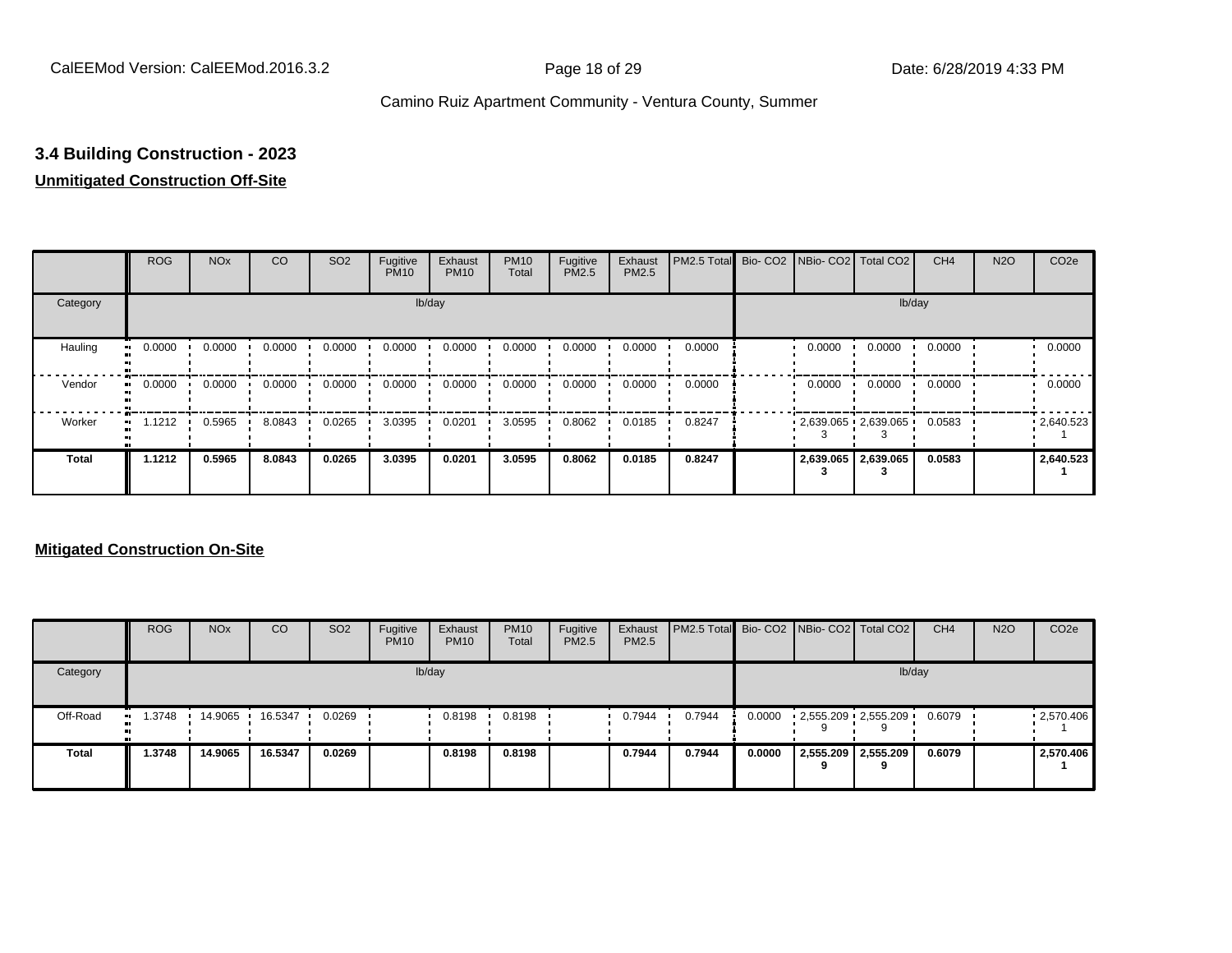#### **3.4 Building Construction - 2023**

#### **Mitigated Construction Off-Site**

|                     | <b>ROG</b> | <b>NO<sub>x</sub></b> | CO     | SO <sub>2</sub> | Fugitive<br><b>PM10</b> | Exhaust<br><b>PM10</b> | <b>PM10</b><br>Total | Fugitive<br>PM2.5 | Exhaust<br>PM2.5 | PM2.5 Total | Bio- CO2 NBio- CO2 Total CO2 |                       | CH <sub>4</sub> | <b>N2O</b> | CO <sub>2e</sub> |
|---------------------|------------|-----------------------|--------|-----------------|-------------------------|------------------------|----------------------|-------------------|------------------|-------------|------------------------------|-----------------------|-----------------|------------|------------------|
| Category            |            |                       |        |                 | lb/day                  |                        |                      |                   |                  |             |                              | lb/day                |                 |            |                  |
| Hauling             | 0.0000     | 0.0000                | 0.0000 | 0.0000          | 0.0000                  | 0.0000                 | 0.0000               | 0.0000            | 0.0000           | 0.0000      | 0.0000                       | 0.0000                | 0.0000          |            | 0.0000           |
| Vendor              | 0.0000     | 0.0000                | 0.0000 | 0.0000          | 0.0000                  | 0.0000                 | 0.0000               | 0.0000            | 0.0000           | 0.0000      | 0.0000                       | 0.0000                | 0.0000          |            | 0.0000           |
| Worker<br>$\bullet$ | 1.1212     | 0.5965                | 8.0843 | 0.0265          | 3.0395                  | 0.0201                 | 3.0595               | 0.8062            | 0.0185           | 0.8247      | $2,639.065$ $2,639.065$      |                       | 0.0583          |            | .2640.523        |
| <b>Total</b>        | 1.1212     | 0.5965                | 8.0843 | 0.0265          | 3.0395                  | 0.0201                 | 3.0595               | 0.8062            | 0.0185           | 0.8247      |                              | 2,639.065   2,639.065 | 0.0583          |            | 2,640.523        |

**3.5 Architectural Coating - 2022**

|                        | <b>ROG</b>   | <b>NO<sub>x</sub></b> | CO     | SO <sub>2</sub> | Fugitive<br><b>PM10</b> | Exhaust<br><b>PM10</b> | <b>PM10</b><br>Total | Fugitive<br><b>PM2.5</b> | Exhaust<br>PM2.5 | PM2.5 Total Bio- CO2 NBio- CO2 Total CO2 |                    |          | CH <sub>4</sub> | <b>N2O</b> | CO <sub>2e</sub> |
|------------------------|--------------|-----------------------|--------|-----------------|-------------------------|------------------------|----------------------|--------------------------|------------------|------------------------------------------|--------------------|----------|-----------------|------------|------------------|
| Category               |              |                       |        |                 |                         | lb/day                 |                      |                          |                  |                                          |                    | lb/day   |                 |            |                  |
| Archit. Coating<br>-91 | 8.7109       |                       |        |                 |                         | 0.0000                 | 0.0000               |                          | 0.0000           | 0.0000                                   |                    | 0.0000   |                 |            | 0.0000           |
| Off-Road               | 0.4091<br>ш. | 2.8170                | 3.6272 | 5.9400e-<br>003 |                         | 0.1634                 | 0.1634               |                          | 0.1634           | 0.1634                                   | 562.8961  562.8961 |          | 0.0367          |            | $-563.8123$      |
| <b>Total</b>           | 9.1200       | 2.8170                | 3.6272 | 5.9400e-<br>003 |                         | 0.1634                 | 0.1634               |                          | 0.1634           | 0.1634                                   | 562.8961           | 562.8961 | 0.0367          |            | 563.8123         |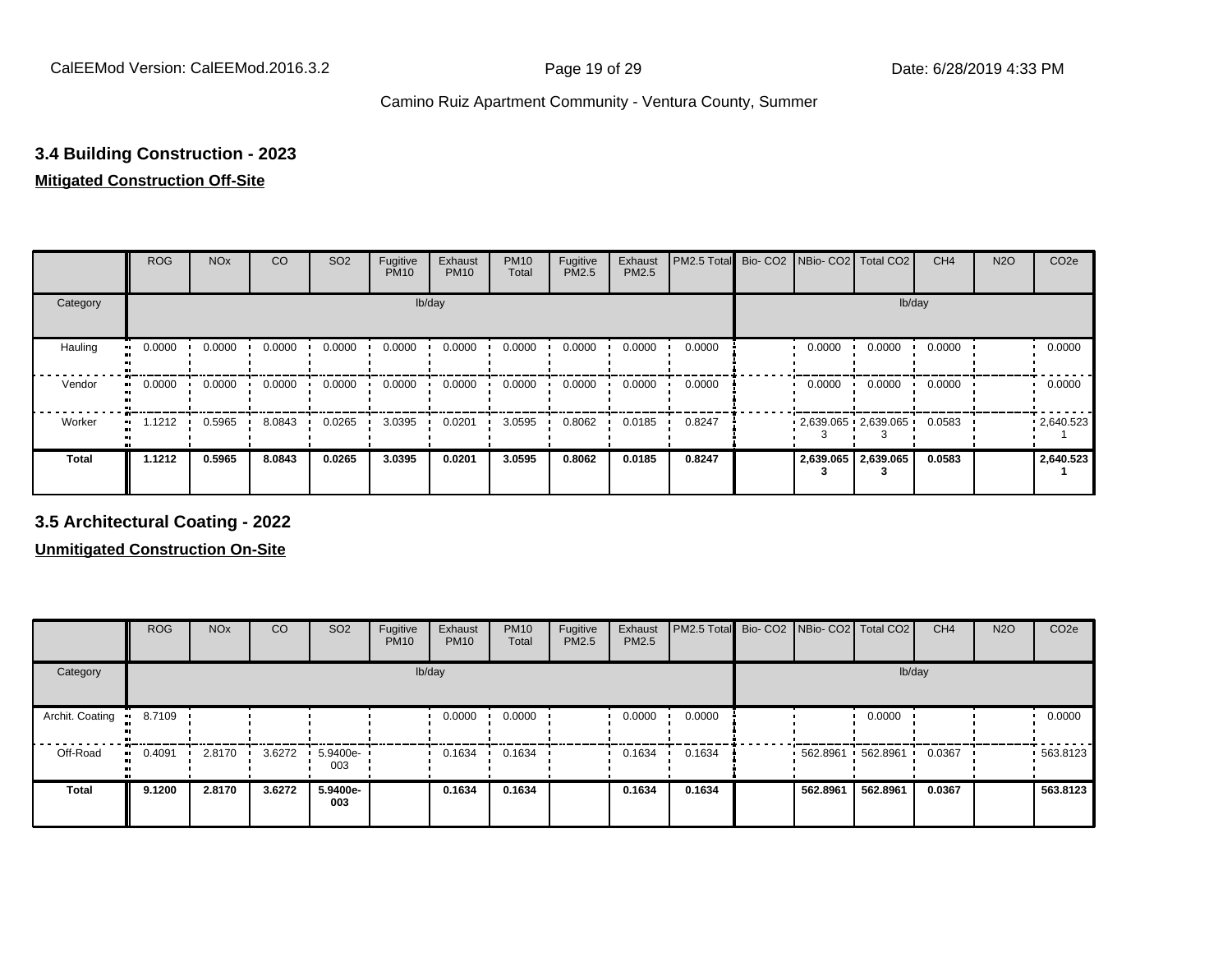# **3.5 Architectural Coating - 2022**

#### **Unmitigated Construction Off-Site**

|                     | <b>ROG</b> | <b>NO<sub>x</sub></b> | CO     | SO <sub>2</sub> | Fugitive<br><b>PM10</b> | Exhaust<br><b>PM10</b> | <b>PM10</b><br>Total | Fugitive<br><b>PM2.5</b> | Exhaust<br>PM2.5 | PM2.5 Total Bio- CO2 NBio- CO2 Total CO2 |          |                   | CH <sub>4</sub> | <b>N2O</b> | CO <sub>2e</sub> |
|---------------------|------------|-----------------------|--------|-----------------|-------------------------|------------------------|----------------------|--------------------------|------------------|------------------------------------------|----------|-------------------|-----------------|------------|------------------|
| Category            |            |                       |        |                 |                         | lb/day                 |                      |                          |                  |                                          |          |                   | lb/day          |            |                  |
| Hauling<br>œ        | 0.0000     | 0.0000                | 0.0000 | 0.0000          | 0.0000                  | 0.0000                 | 0.0000               | 0.0000                   | 0.0000           | 0.0000                                   | 0.0000   | 0.0000            | 0.0000          |            | 0.0000           |
| Vendor              | 0.0000     | 0.0000                | 0.0000 | 0.0000          | 0.0000                  | 0.0000                 | 0.0000               | 0.0000                   | 0.0000           | 0.0000                                   | 0.0000   | 0.0000            | 0.0000          |            | 0.0000           |
| Worker<br>$\bullet$ | 0.2383     | 0.1321                | 1.7495 | 5.5100e-<br>003 | 0.6079                  | 4.1100e-<br>003        | 0.6120               | 0.1612                   | 3.7800e-<br>003  | 0.1650                                   |          | 548.8429 548.8429 | 0.0129          |            | 549.1662         |
| <b>Total</b>        | 0.2383     | 0.1321                | 1.7495 | 5.5100e-<br>003 | 0.6079                  | 4.1100e-<br>003        | 0.6120               | 0.1612                   | 3.7800e-<br>003  | 0.1650                                   | 548.8429 | 548.8429          | 0.0129          |            | 549.1662         |

|                 | <b>ROG</b>   | <b>NO<sub>x</sub></b> | CO     | SO <sub>2</sub> | Fugitive<br><b>PM10</b> | Exhaust<br><b>PM10</b> | <b>PM10</b><br>Total | Fugitive<br><b>PM2.5</b> | Exhaust<br><b>PM2.5</b> | PM2.5 Total Bio- CO2 NBio- CO2   Total CO2 |        |          |          | CH <sub>4</sub> | <b>N2O</b> | CO <sub>2e</sub> |
|-----------------|--------------|-----------------------|--------|-----------------|-------------------------|------------------------|----------------------|--------------------------|-------------------------|--------------------------------------------|--------|----------|----------|-----------------|------------|------------------|
| Category        |              |                       |        |                 |                         | lb/day                 |                      |                          |                         |                                            |        |          |          | lb/day          |            |                  |
| Archit. Coating | 8.7109       |                       |        |                 |                         | 0.0000                 | 0.0000               |                          | 0.0000                  | 0.0000                                     |        |          | 0.0000   |                 |            | 0.0000           |
| Off-Road        | 0.4091<br>ш. | 2.8170                | 3.6272 | 5.9400e-<br>003 |                         | 0.1634                 | 0.1634               |                          | 0.1634                  | 0.1634                                     | 0.0000 | 562.8961 | 562.8961 | 0.0367          |            | $-563.8123$      |
| Total           | 9.1200       | 2.8170                | 3.6272 | 5.9400e-<br>003 |                         | 0.1634                 | 0.1634               |                          | 0.1634                  | 0.1634                                     | 0.0000 | 562.8961 | 562.8961 | 0.0367          |            | 563.8123         |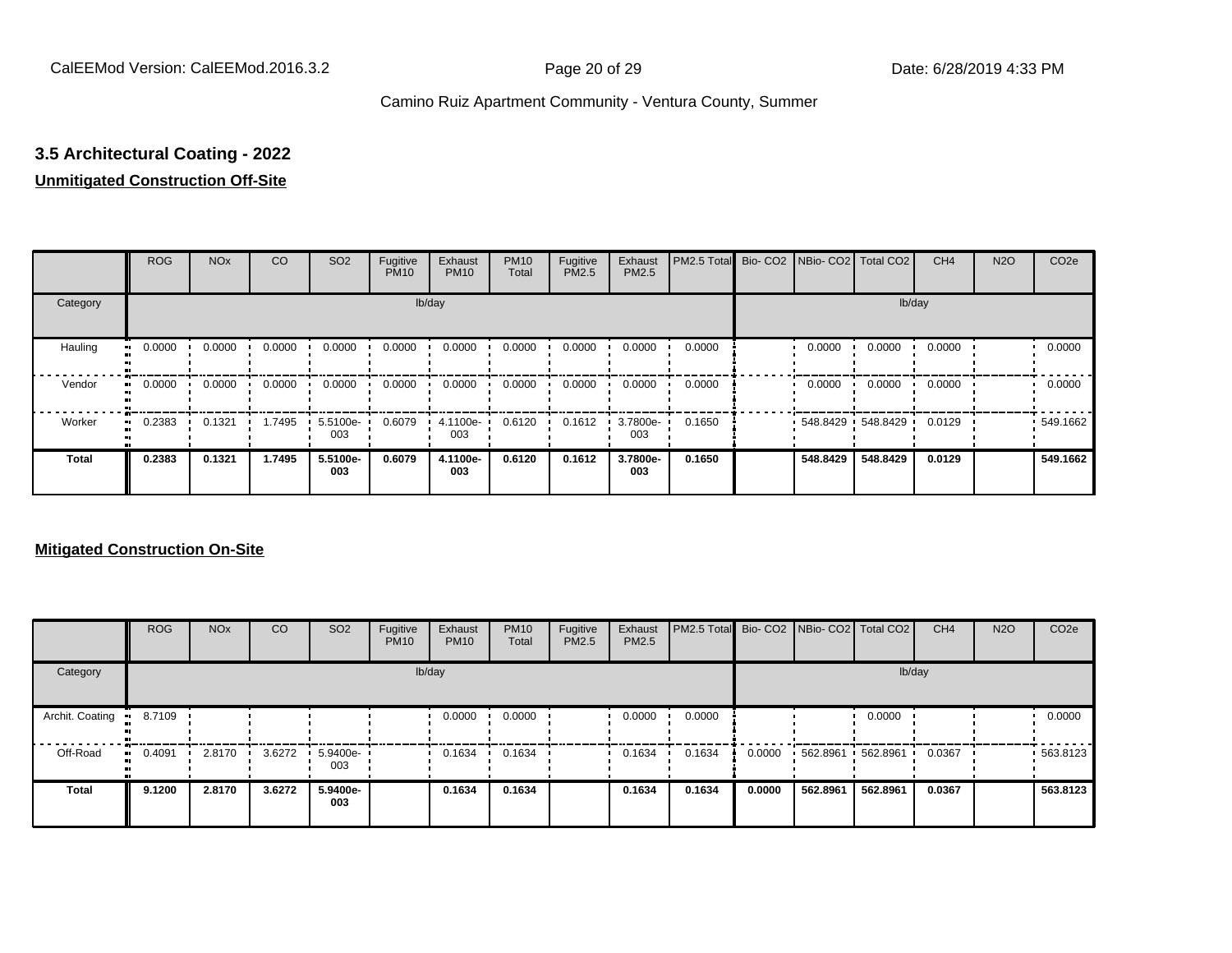# **3.5 Architectural Coating - 2022**

#### **Mitigated Construction Off-Site**

|                     | <b>ROG</b> | <b>NO<sub>x</sub></b> | CO     | SO <sub>2</sub> | Fugitive<br><b>PM10</b> | Exhaust<br><b>PM10</b> | <b>PM10</b><br>Total | Fugitive<br>PM2.5 | Exhaust<br>PM2.5 | PM2.5 Total | Bio-CO2 NBio-CO2 Total CO2 |                   | CH <sub>4</sub> | <b>N2O</b> | CO <sub>2e</sub> |
|---------------------|------------|-----------------------|--------|-----------------|-------------------------|------------------------|----------------------|-------------------|------------------|-------------|----------------------------|-------------------|-----------------|------------|------------------|
| Category            |            |                       |        |                 | lb/day                  |                        |                      |                   |                  |             |                            | lb/day            |                 |            |                  |
| Hauling             | 0.0000     | 0.0000                | 0.0000 | 0.0000          | 0.0000                  | 0.0000                 | 0.0000               | 0.0000            | 0.0000           | 0.0000      | 0.0000                     | 0.0000            | 0.0000          |            | 0.0000           |
| Vendor<br>$\bullet$ | 0.0000     | 0.0000                | 0.0000 | 0.0000          | 0.0000                  | 0.0000                 | 0.0000               | 0.0000            | 0.0000           | 0.0000      | 0.0000                     | 0.0000            | 0.0000          |            | 0.0000           |
| Worker              | 0.2383     | 0.1321                | 1.7495 | 5.5100e-<br>003 | 0.6079                  | 4.1100e-<br>003        | 0.6120               | 0.1612            | 3.7800e-<br>003  | 0.1650      |                            | 548.8429 548.8429 | 0.0129          |            | .549.1662        |
| <b>Total</b>        | 0.2383     | 0.1321                | 1.7495 | 5.5100e-<br>003 | 0.6079                  | 4.1100e-<br>003        | 0.6120               | 0.1612            | 3.7800e-<br>003  | 0.1650      | 548.8429                   | 548.8429          | 0.0129          |            | 549.1662         |

**3.5 Architectural Coating - 2023**

|                         | <b>ROG</b>          | <b>NO<sub>x</sub></b> | CO     | SO <sub>2</sub>         | Fugitive<br><b>PM10</b> | Exhaust<br><b>PM10</b> | <b>PM10</b><br>Total | Fugitive<br><b>PM2.5</b> | Exhaust<br>PM2.5 | PM2.5 Total Bio- CO2 NBio- CO2 Total CO2 |                       |          | CH <sub>4</sub> | <b>N2O</b> | CO <sub>2e</sub> |
|-------------------------|---------------------|-----------------------|--------|-------------------------|-------------------------|------------------------|----------------------|--------------------------|------------------|------------------------------------------|-----------------------|----------|-----------------|------------|------------------|
| Category                |                     |                       |        |                         |                         | lb/day                 |                      |                          |                  |                                          |                       | lb/day   |                 |            |                  |
| Archit. Coating<br>- 91 | 8.7109              |                       |        |                         |                         | 0.0000                 | 0.0000               |                          | 0.0000           | 0.0000                                   |                       | 0.0000   |                 |            | 0.0000           |
| Off-Road                | 0.3833<br>$\bullet$ | 2.6060                | 3.6222 | $\cdot$ 5.9400e-<br>003 |                         | 0.1416                 | 0.1416               |                          | 0.1416           | 0.1416                                   | $562.8961$ 562.8961 · |          | 0.0337          |            | $-563.7380$      |
| <b>Total</b>            | 9.0942              | 2.6060                | 3.6222 | 5.9400e-<br>003         |                         | 0.1416                 | 0.1416               |                          | 0.1416           | 0.1416                                   | 562.8961              | 562.8961 | 0.0337          |            | 563.7380         |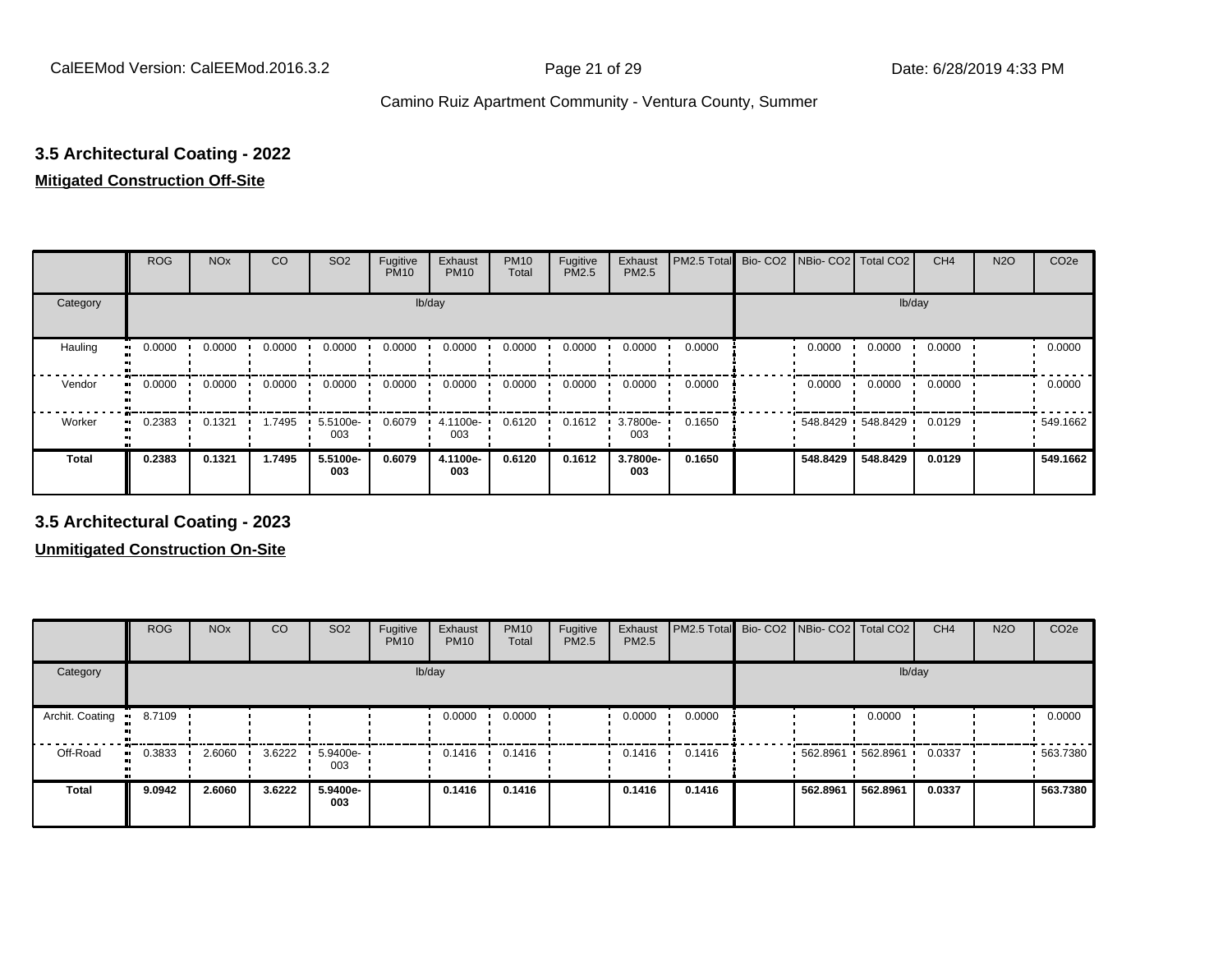# **3.5 Architectural Coating - 2023**

#### **Unmitigated Construction Off-Site**

|                     | <b>ROG</b> | <b>NO<sub>x</sub></b> | <b>CO</b> | SO <sub>2</sub> | Fugitive<br><b>PM10</b> | Exhaust<br><b>PM10</b> | <b>PM10</b><br>Total | Fugitive<br>PM2.5 | Exhaust<br>PM2.5 | PM2.5 Total Bio- CO2 NBio- CO2 Total CO2 |                   |          | CH <sub>4</sub> | <b>N2O</b> | CO <sub>2e</sub> |
|---------------------|------------|-----------------------|-----------|-----------------|-------------------------|------------------------|----------------------|-------------------|------------------|------------------------------------------|-------------------|----------|-----------------|------------|------------------|
| Category            |            |                       |           |                 |                         | lb/day                 |                      |                   |                  |                                          |                   | lb/day   |                 |            |                  |
| Hauling             | 0.0000     | 0.0000                | 0.0000    | 0.0000          | 0.0000                  | 0.0000                 | 0.0000               | 0.0000            | 0.0000           | 0.0000                                   | 0.0000            | 0.0000   | 0.0000          |            | 0.0000           |
| Vendor<br>$\bullet$ | 0.0000     | 0.0000                | 0.0000    | 0.0000          | 0.0000                  | 0.0000                 | 0.0000               | 0.0000            | 0.0000           | 0.0000                                   | 0.0000            | 0.0000   | 0.0000          |            | 0.0000           |
| Worker<br>$\bullet$ | 0.2243     | 0.1193                | 1.6169    | 5.2900e-<br>003 | 0.6079                  | 4.0100e-<br>003        | 0.6119               | 0.1612            | 3.7000e-<br>003  | 0.1649                                   | 527.8131 527.8131 |          | 0.0117          |            | 528.1046         |
| Total               | 0.2243     | 0.1193                | 1.6169    | 5.2900e-<br>003 | 0.6079                  | 4.0100e-<br>003        | 0.6119               | 0.1612            | 3.7000e-<br>003  | 0.1649                                   | 527.8131          | 527.8131 | 0.0117          |            | 528.1046         |

|                 | <b>ROG</b>   | <b>NO<sub>x</sub></b> | CO     | SO <sub>2</sub> | Fugitive<br><b>PM10</b> | Exhaust<br><b>PM10</b> | <b>PM10</b><br>Total | Fugitive<br><b>PM2.5</b> | Exhaust<br><b>PM2.5</b> | PM2.5 Total Bio- CO2 NBio- CO2   Total CO2 |        |          |          | CH <sub>4</sub> | <b>N2O</b> | CO <sub>2e</sub> |
|-----------------|--------------|-----------------------|--------|-----------------|-------------------------|------------------------|----------------------|--------------------------|-------------------------|--------------------------------------------|--------|----------|----------|-----------------|------------|------------------|
| Category        |              |                       |        |                 |                         | lb/day                 |                      |                          |                         |                                            |        |          | lb/day   |                 |            |                  |
| Archit. Coating | 8.7109       |                       |        |                 |                         | 0.0000                 | 0.0000               |                          | 0.0000                  | 0.0000                                     |        |          | 0.0000   |                 |            | 0.0000           |
| Off-Road        | 0.3833<br>ш. | 2.6060                | 3.6222 | 5.9400e-<br>003 |                         | 0.1416                 | 0.1416               |                          | 0.1416                  | 0.1416                                     | 0.0000 | 562.8961 | 562.8961 | 0.0337          |            | .563.7380        |
| <b>Total</b>    | 9.0942       | 2.6060                | 3.6222 | 5.9400e-<br>003 |                         | 0.1416                 | 0.1416               |                          | 0.1416                  | 0.1416                                     | 0.0000 | 562.8961 | 562.8961 | 0.0337          |            | 563.7380         |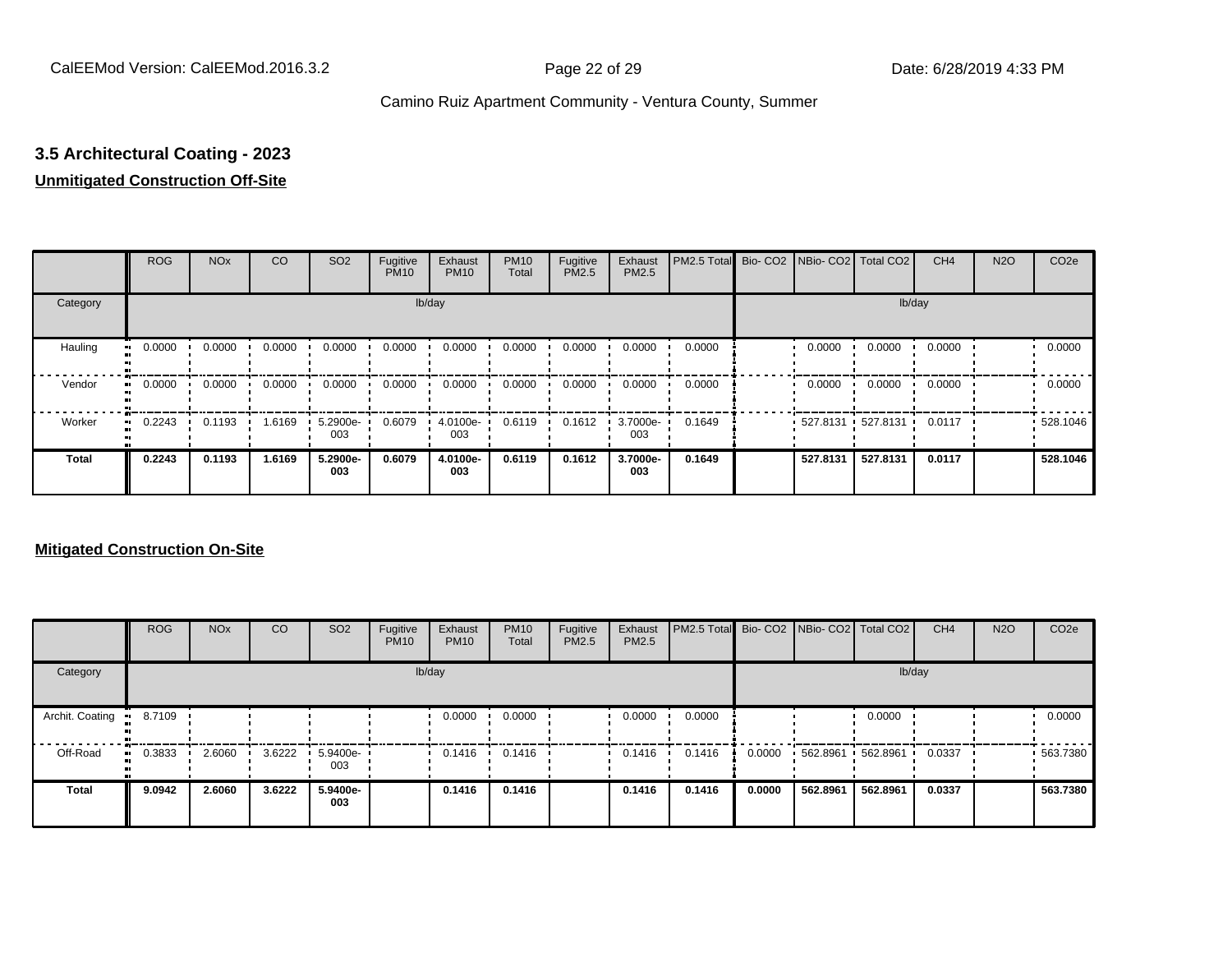# **3.5 Architectural Coating - 2023**

# **Mitigated Construction Off-Site**

|               | <b>ROG</b> | <b>NO<sub>x</sub></b> | CO     | SO <sub>2</sub> | Fugitive<br><b>PM10</b> | Exhaust<br><b>PM10</b> | <b>PM10</b><br>Total | Fugitive<br>PM2.5 | Exhaust<br>PM2.5 | PM2.5 Total | Bio-CO <sub>2</sub> | NBio- CO2   Total CO2 |          | CH <sub>4</sub> | <b>N2O</b> | CO <sub>2e</sub> |
|---------------|------------|-----------------------|--------|-----------------|-------------------------|------------------------|----------------------|-------------------|------------------|-------------|---------------------|-----------------------|----------|-----------------|------------|------------------|
| Category      |            |                       |        |                 | lb/day                  |                        |                      |                   |                  |             |                     |                       | lb/day   |                 |            |                  |
| Hauling<br>ш. | 0.0000     | 0.0000                | 0.0000 | 0.0000          | 0.0000                  | 0.0000                 | 0.0000               | 0.0000            | 0.0000           | 0.0000      |                     | 0.0000                | 0.0000   | 0.0000          |            | 0.0000           |
| Vendor        | 0.0000     | 0.0000                | 0.0000 | 0.0000          | 0.0000                  | 0.0000                 | 0.0000               | 0.0000            | 0.0000           | 0.0000      |                     | 0.0000                | 0.0000   | 0.0000          |            | 0.0000           |
| Worker<br>ш.  | 0.2243     | 0.1193                | 1.6169 | 5.2900e-<br>003 | 0.6079                  | 4.0100e-<br>003        | 0.6119               | 0.1612            | 3.7000e-<br>003  | 0.1649      |                     | 527.8131 527.8131     |          | 0.0117<br>. .   |            | 528.1046         |
| <b>Total</b>  | 0.2243     | 0.1193                | 1.6169 | 5.2900e-<br>003 | 0.6079                  | 4.0100e-<br>003        | 0.6119               | 0.1612            | 3.7000e-<br>003  | 0.1649      |                     | 527.8131              | 527.8131 | 0.0117          |            | 528.1046         |

#### **4.0 Operational Detail - Mobile**

**4.1 Mitigation Measures Mobile**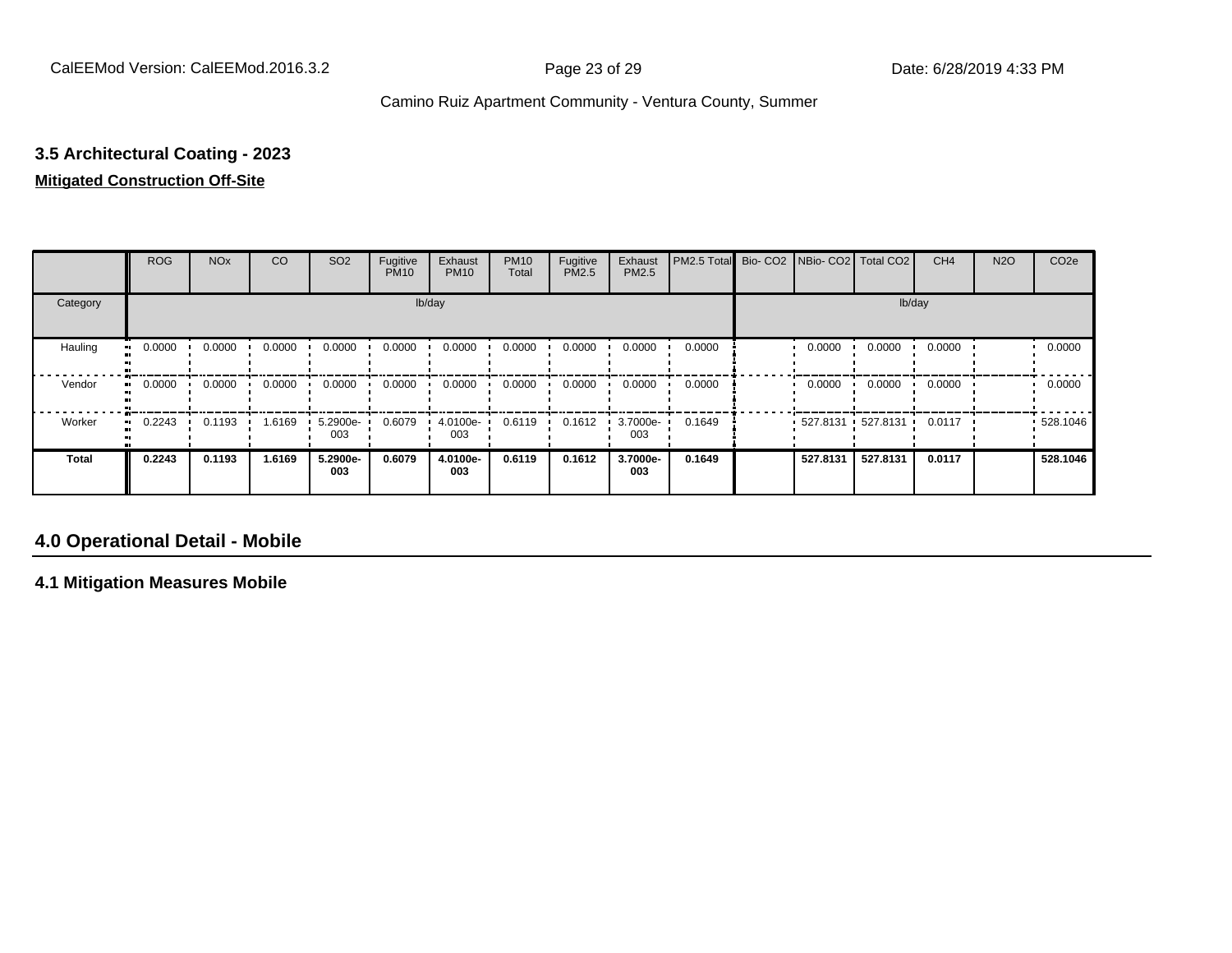|                        | <b>ROG</b> | <b>NO<sub>x</sub></b> | CO      | SO <sub>2</sub> | Fugitive<br><b>PM10</b> | Exhaust<br><b>PM10</b> | <b>PM10</b><br>Total | Fugitive<br><b>PM2.5</b> | Exhaust<br>PM2.5 | <b>PM2.5 Total</b> Bio- CO2 NBio- CO2   Total CO2 |    |                               | CH <sub>4</sub> | <b>N2O</b> | CO <sub>2e</sub>   |
|------------------------|------------|-----------------------|---------|-----------------|-------------------------|------------------------|----------------------|--------------------------|------------------|---------------------------------------------------|----|-------------------------------|-----------------|------------|--------------------|
| Category               |            |                       |         |                 |                         | lb/day                 |                      |                          |                  |                                                   |    | lb/day                        |                 |            |                    |
| Mitigated<br>$\bullet$ | 2.8698     | 9.9449                | 34.9285 | 0.1363          | 13.5439                 | 0.1003                 | 13.6442              | 3.6167                   | 0.0931           | 3.7098                                            | 97 | $13,824.29$ $13,824.29$<br>97 | 0.5039          |            | 13,836.89<br>74    |
| Unmitigated            | 2.8698     | 9.9449                | 34.9285 | 0.1363          | 13.5439                 | 0.1003                 | 13.6442              | 3.6167                   | 0.0931           | 3.7098                                            | 97 | $13,824.29$ $13,824.29$<br>97 | 0.5039          |            | $-13,836.89$<br>74 |

#### **4.2 Trip Summary Information**

|                                |          | <b>Average Daily Trip Rate</b> |          | Unmitigated       | Mitigated         |
|--------------------------------|----------|--------------------------------|----------|-------------------|-------------------|
| Land Use                       | Weekday  | Saturdav                       | Sunday   | <b>Annual VMT</b> | <b>Annual VMT</b> |
| <b>Apartments Mid Rise</b><br> | 2,316.00 | 2.316.00                       | 2261.96  | 6.377.945         | 6.377.945         |
| Parking Lot                    | 0.00     | 0.00                           | 0.00     |                   |                   |
| Total                          | 2,316.00 | 2.316.00                       | 2,261.96 | 6,377,945         | 6,377,945         |

#### **4.3 Trip Type Information**

|                            |            | <b>Miles</b> |                                   |       | Trip % |             |         | Trip Purpose %  |         |
|----------------------------|------------|--------------|-----------------------------------|-------|--------|-------------|---------|-----------------|---------|
| Land Use                   | H-W or C-W | H-S or C-C   | H-O or C-NW H-W or C-W H-S or C-C |       |        | H-O or C-NW | Primary | <b>Diverted</b> | Pass-by |
| <b>Apartments Mid Rise</b> | 10.80      | 7.30         | 7.50                              | 32.90 | 18.00  | 49.10       | 86      |                 |         |
| Parking Lot                | 9.50       | 7.30         | 7.30                              | 0.00  | 0.00   | 0.00        |         |                 |         |

#### **4.4 Fleet Mix**

| Land Use            | LDA      | LDT1      | LDT2      | <b>MDV</b> | LHD1              | LHD <sub>2</sub> | <b>MHD</b> | <b>HHD</b>   | OBUS      | <b>UBUS</b> | <b>MCY</b> | <b>SBUS</b> | <b>MH</b> |
|---------------------|----------|-----------|-----------|------------|-------------------|------------------|------------|--------------|-----------|-------------|------------|-------------|-----------|
| Apartments Mid Rise | 0.597457 | 0.0404651 | J.187858i | 0.105115   | 0.017041 <b>i</b> | 0.006067         | 0.020072   | $0.018206$ i | 0.001182i | 0.0010401   | 0.003816   | 0.000389    | 0.001293  |
| Parking Lot         | 0.597457 | 0.040465  | 0.187858. | 0.105115   | 0.017041+         | 0.006067         | 0.020072   | 0.018206     | 0.001182  | 0.001040    | 0.003816   | 0.000389    | 0.001293  |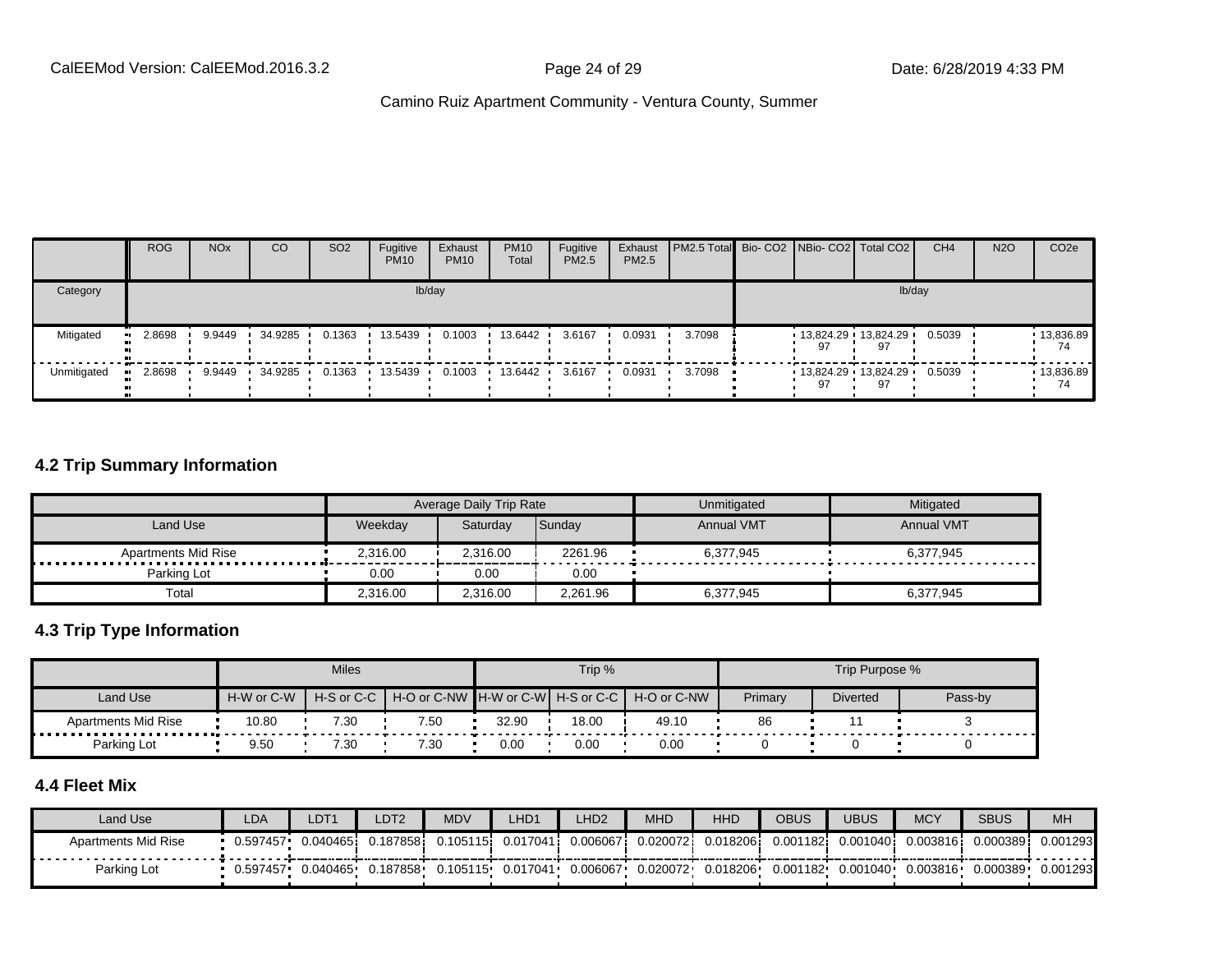#### **5.0 Energy Detail**

Historical Energy Use: N

#### **5.1 Mitigation Measures Energy**

Exceed Title 24

Install High Efficiency Lighting

|                                  | <b>ROG</b> | <b>NO<sub>x</sub></b> | CO     | SO <sub>2</sub>                          | Fugitive<br><b>PM10</b> | Exhaust<br><b>PM10</b> | <b>PM10</b><br>Total | Fugitive<br>PM2.5 | Exhaust<br>PM2.5 | <b>PM2.5 Total Bio-CO2 NBio-CO2 Total CO2</b> |                         |        | CH <sub>4</sub> | <b>N2O</b> | CO <sub>2e</sub>  |
|----------------------------------|------------|-----------------------|--------|------------------------------------------|-------------------------|------------------------|----------------------|-------------------|------------------|-----------------------------------------------|-------------------------|--------|-----------------|------------|-------------------|
| Category                         |            |                       |        |                                          |                         | lb/day                 |                      |                   |                  |                                               |                         | lb/day |                 |            |                   |
| NaturalGas<br>Mitigated          | 0.1202     | 1.0273                | 0.4371 | $6.5600e-$<br>003                        |                         | 0.0831                 | 0.0831               |                   | 0.0831           | 0.0831                                        | 1,311.4347 1,311.4347   |        | 0.0251          | 0.0240     | 1,319.227         |
| <b>NaturalGas</b><br>Unmitigated | 0.1303     | 1.1137                |        | $0.4739$ $\cdot$ 7.1100e- $\cdot$<br>003 |                         | 0.0900                 | 0.0900               |                   | 0.0900           | 0.0900                                        | $1,421.756$ $1,421.756$ |        | 0.0273          | 0.0261     | $\cdot$ 1,430.205 |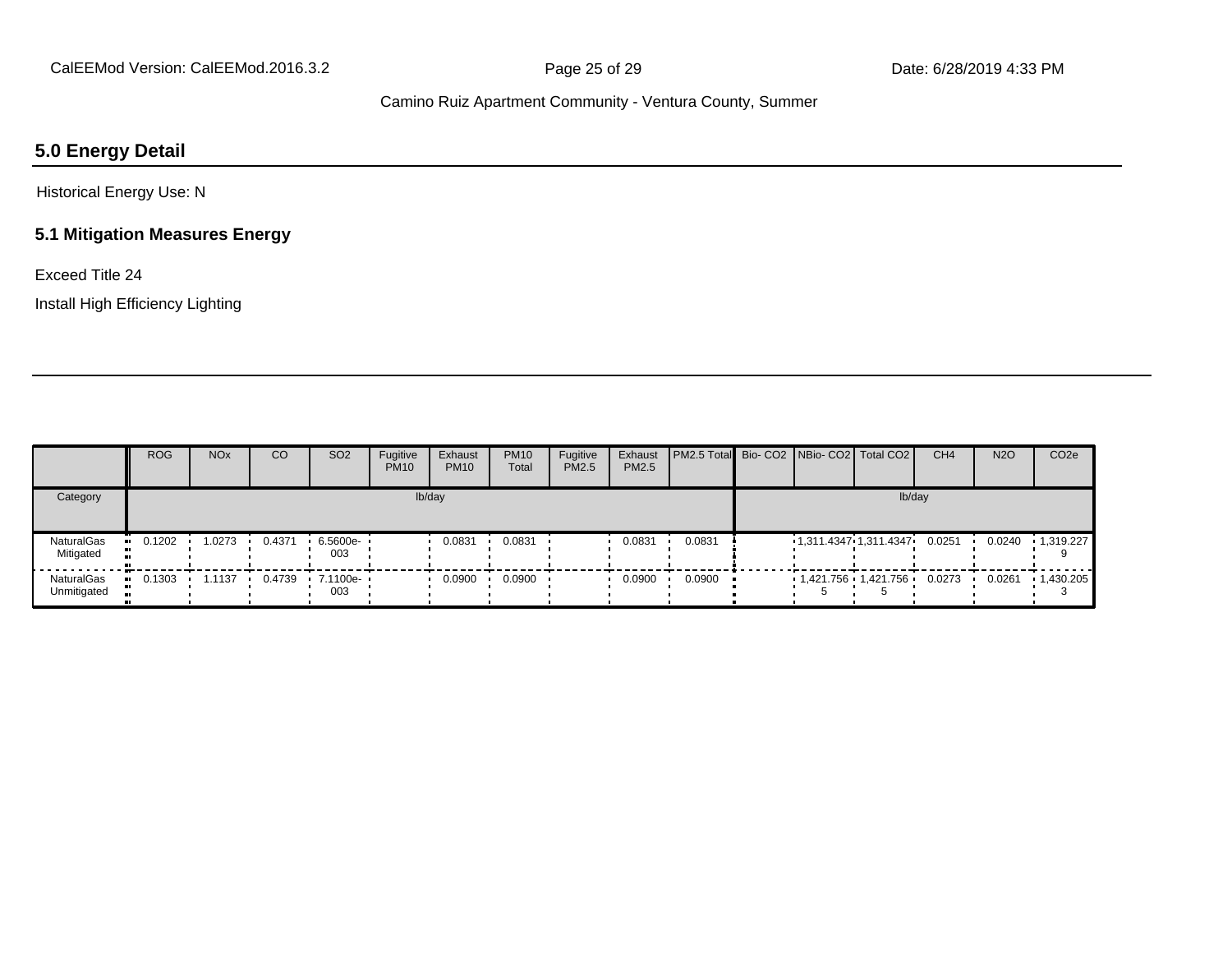# **5.2 Energy by Land Use - NaturalGas**

**Unmitigated**

|                        | NaturalGa<br>s Use | <b>ROG</b> | <b>NO<sub>x</sub></b> | CO     | SO <sub>2</sub>   | Fugitive<br><b>PM10</b> | Exhaust<br><b>PM10</b> | <b>PM10</b><br>Total | Fugitive<br>PM2.5 | Exhaust<br>PM2.5 | PM2.5<br>Total | Bio- CO2   NBio- CO2   Total CO2 |                       | CH <sub>4</sub> | <b>N2O</b> | CO <sub>2</sub> e |
|------------------------|--------------------|------------|-----------------------|--------|-------------------|-------------------------|------------------------|----------------------|-------------------|------------------|----------------|----------------------------------|-----------------------|-----------------|------------|-------------------|
| Land Use               | kBTU/yr            |            |                       |        |                   |                         | lb/day                 |                      |                   |                  |                |                                  | lb/day                |                 |            |                   |
| Apartments Mid<br>Rise | 12084.9            | 0.1303     | 1.1137                | 0.4739 | $.71100e-$<br>003 |                         | 0.0900                 | 0.0900               |                   | 0.0900           | 0.0900         | $1,421.756$ $1,421.756$ 0.0273   |                       |                 | 0.0261     | 1,430.205         |
| Parking Lot            | $\mathbf 0$        | 0.0000     | 0.0000                | 0.0000 | 0.0000            |                         | 0.0000                 | 0.0000               |                   | 0.0000           | 0.0000         | 0.0000                           | 0.0000                | 0.0000          | 0.0000     | 0.0000            |
| <b>Total</b>           |                    | 0.1303     | 1.1137                | 0.4739 | 7.1100e-<br>003   |                         | 0.0900                 | 0.0900               |                   | 0.0900           | 0.0900         |                                  | 1,421.756   1,421.756 | 0.0273          | 0.0261     | 1,430.205         |

#### **Mitigated**

|                        | NaturalGa<br>s Use | <b>ROG</b> | <b>NO<sub>x</sub></b> | CO     | SO <sub>2</sub> | Fugitive<br><b>PM10</b> | Exhaust<br><b>PM10</b> | <b>PM10</b><br>Total | Fugitive<br>PM2.5 | Exhaust<br>PM2.5 | PM2.5 Total Bio- CO2 NBio- CO2 Total CO2 |        |                       | CH <sub>4</sub> | <b>N2O</b> | CO <sub>2e</sub>  |
|------------------------|--------------------|------------|-----------------------|--------|-----------------|-------------------------|------------------------|----------------------|-------------------|------------------|------------------------------------------|--------|-----------------------|-----------------|------------|-------------------|
| Land Use               | kBTU/yr            |            |                       |        |                 |                         | lb/day                 |                      |                   |                  |                                          |        | lb/day                |                 |            |                   |
| Apartments Mid<br>Rise | 11.1472 ·          | 0.1202     | 1.0273                | 0.4371 | 6.5600e-<br>003 |                         | 0.0831                 | 0.0831               |                   | 0.0831           | 0.0831                                   |        | 1,311.4347 1,311.4347 | 0.0251          | 0.0240     | $\cdot$ 1,319.227 |
| Parking Lot            | $\mathbf{0}$       | 0.0000     | 0.0000                | 0.0000 | 0.0000          |                         | 0.0000                 | 0.0000               |                   | 0.0000           | 0.0000                                   | 0.0000 | 0.0000                | 0.0000          | 0.0000     | 0.0000            |
| <b>Total</b>           |                    | 0.1202     | 1.0273                | 0.4371 | 6.5600e-<br>003 |                         | 0.0831                 | 0.0831               |                   | 0.0831           | 0.0831                                   |        | 1,311.434   1,311.434 | 0.0251          | 0.0240     | 1,319.227         |

#### **6.0 Area Detail**

**6.1 Mitigation Measures Area**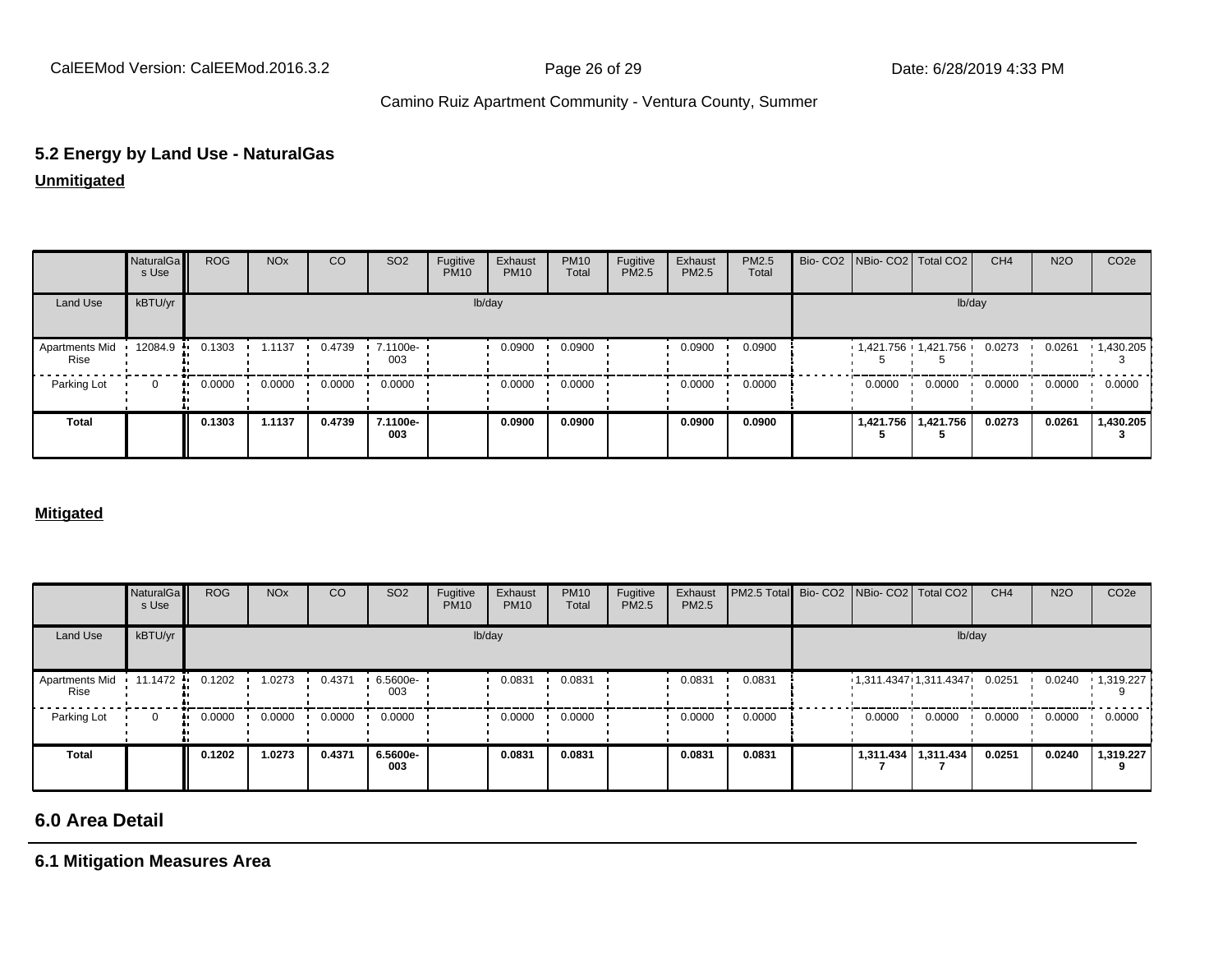|             | <b>ROG</b>             | <b>NO<sub>x</sub></b> | CO        | SO <sub>2</sub>         | Fugitive<br><b>PM10</b> | Exhaust<br><b>PM10</b> | <b>PM10</b><br><b>Total</b> | Fugitive<br>PM2.5 | Exhaust<br><b>PM2.5</b> | <b>PM2.5 Total</b> Bio- CO2 NBio- CO2   Total CO2 |        |         |         | CH <sub>4</sub> | <b>N2O</b> | CO <sub>2e</sub> |
|-------------|------------------------|-----------------------|-----------|-------------------------|-------------------------|------------------------|-----------------------------|-------------------|-------------------------|---------------------------------------------------|--------|---------|---------|-----------------|------------|------------------|
| Category    |                        |                       |           |                         |                         | lb/day                 |                             |                   |                         |                                                   |        |         | lb/day  |                 |            |                  |
| Mitigated   | $\blacksquare$ 10.4169 | 0.3673                | 31.8878 1 | 1.6900e-<br>003         |                         | 0.1766                 | 0.1766                      |                   | 0.1766                  | 0.1766                                            | 0.0000 | 57.4607 | 57.4607 | 0.0553          | 0.0000     | 58.8439          |
| Unmitigated | $\blacksquare$ 10.4169 | 0.3673                |           | 31.8878  1.6900e<br>003 |                         | 0.1766                 | 0.1766                      |                   | 0.1766                  | 0.1766                                            | 0.0000 | 57.4607 | 57.4607 | 0.0553          | 0.0000     | 58.8439          |

#### **6.2 Area by SubCategory**

**Unmitigated**

|                                      | <b>ROG</b> | <b>NO<sub>x</sub></b> | <b>CO</b> | SO <sub>2</sub>    | Fugitive<br><b>PM10</b> | Exhaust<br><b>PM10</b> | <b>PM10</b><br>Total | Fugitive<br>PM2.5 | Exhaust<br>PM2.5 | PM2.5<br>Total |        | Bio- CO2   NBio- CO2   Total CO2 |         | CH <sub>4</sub> | <b>N2O</b> | CO <sub>2e</sub> |
|--------------------------------------|------------|-----------------------|-----------|--------------------|-------------------------|------------------------|----------------------|-------------------|------------------|----------------|--------|----------------------------------|---------|-----------------|------------|------------------|
| SubCategory                          |            |                       |           |                    | lb/day                  |                        |                      |                   |                  |                |        |                                  | lb/day  |                 |            |                  |
| Architectural<br>Coating             | 1.1169     |                       |           |                    |                         | 0.0000                 | 0.0000               |                   | 0.0000           | 0.0000         |        |                                  | 0.0000  |                 |            | 0.0000           |
| Consumer<br>$\mathbf{u}$<br>Products | 8.3378     |                       |           |                    |                         | 0.0000                 | 0.0000               |                   | 0.0000           | 0.0000         |        |                                  | 0.0000  |                 |            | 0.0000           |
| Hearth<br>ш.                         | 0.0000     | 0.0000                | 0.0000    | 0.0000             |                         | 0.0000                 | 0.0000               |                   | 0.0000           | 0.0000         | 0.0000 | 0.0000                           | 0.0000  | 0.0000          | 0.0000     | 0.0000           |
| Landscaping                          | 0.9623     | 0.3673                | 31.8878   | $1.6900e -$<br>003 |                         | 0.1766                 | 0.1766               |                   | 0.1766           | 0.1766         |        | 57.4607 •                        | 57.4607 | 0.0553          |            | 58.8439          |
| <b>Total</b>                         | 10.4169    | 0.3673                | 31.8878   | 1.6900e-<br>003    |                         | 0.1766                 | 0.1766               |                   | 0.1766           | 0.1766         | 0.0000 | 57.4607                          | 57.4607 | 0.0553          | 0.0000     | 58.8439          |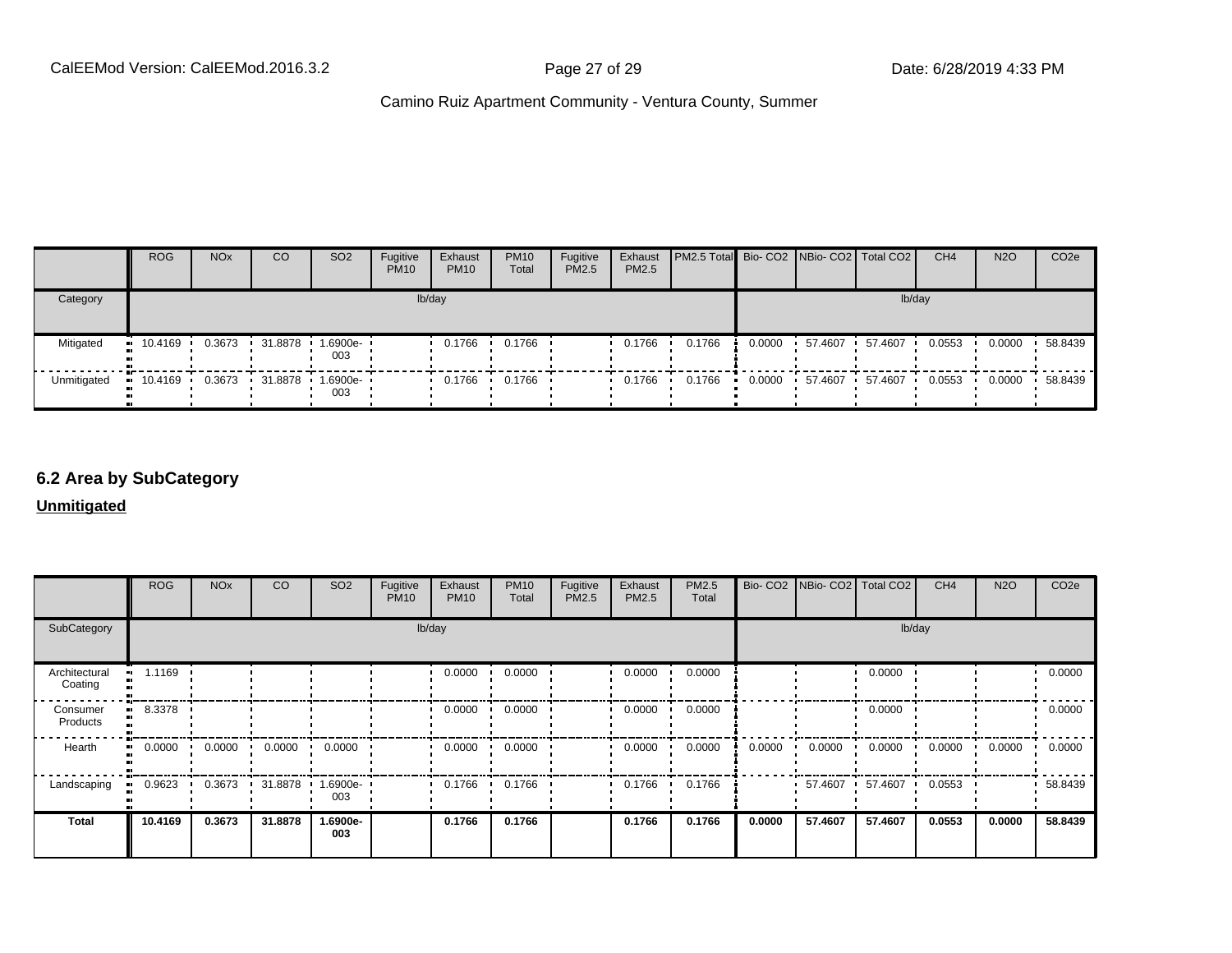#### **6.2 Area by SubCategory**

**Mitigated**

|                          | <b>ROG</b> | <b>NO<sub>x</sub></b> | CO      | SO <sub>2</sub> | Fugitive<br><b>PM10</b> | Exhaust<br><b>PM10</b> | <b>PM10</b><br>Total | Fugitive<br>PM2.5 | Exhaust<br>PM2.5 | PM2.5 Total Bio- CO2 NBio- CO2 Total CO2 |        |         |         | CH <sub>4</sub> | <b>N2O</b> | CO <sub>2</sub> e |
|--------------------------|------------|-----------------------|---------|-----------------|-------------------------|------------------------|----------------------|-------------------|------------------|------------------------------------------|--------|---------|---------|-----------------|------------|-------------------|
| SubCategory              | lb/day     |                       |         |                 |                         |                        |                      |                   | lb/day           |                                          |        |         |         |                 |            |                   |
| Architectural<br>Coating | 1.1169     |                       |         |                 |                         | 0.0000                 | 0.0000               |                   | 0.0000           | 0.0000                                   |        |         | 0.0000  |                 |            | 0.0000            |
| Consumer<br>Products     | 8.3378     |                       |         |                 |                         | 0.0000                 | 0.0000               |                   | 0.0000           | 0.0000                                   |        |         | 0.0000  |                 |            | 0.0000            |
| Hearth                   | 0.0000     | 0.0000                | 0.0000  | 0.0000          |                         | 0.0000                 | 0.0000               |                   | 0.0000           | 0.0000                                   | 0.0000 | 0.0000  | 0.0000  | 0.0000          | 0.0000     | 0.0000            |
| Landscaping              | 0.9623     | 0.3673                | 31.8878 | -.6900e<br>003  |                         | 0.1766                 | 0.1766               |                   | 0.1766           | 0.1766                                   |        | 57.4607 | 57.4607 | 0.0553          |            | 58.8439           |
| <b>Total</b>             | 10.4169    | 0.3673                | 31.8878 | 1.6900e-<br>003 |                         | 0.1766                 | 0.1766               |                   | 0.1766           | 0.1766                                   | 0.0000 | 57.4607 | 57.4607 | 0.0553          | 0.0000     | 58.8439           |

#### **7.0 Water Detail**

#### **7.1 Mitigation Measures Water**

Install Low Flow Bathroom Faucet

Install Low Flow Kitchen Faucet

Install Low Flow Toilet

Install Low Flow Shower

#### **8.0 Waste Detail**

#### **8.1 Mitigation Measures Waste**

Institute Recycling and Composting Services